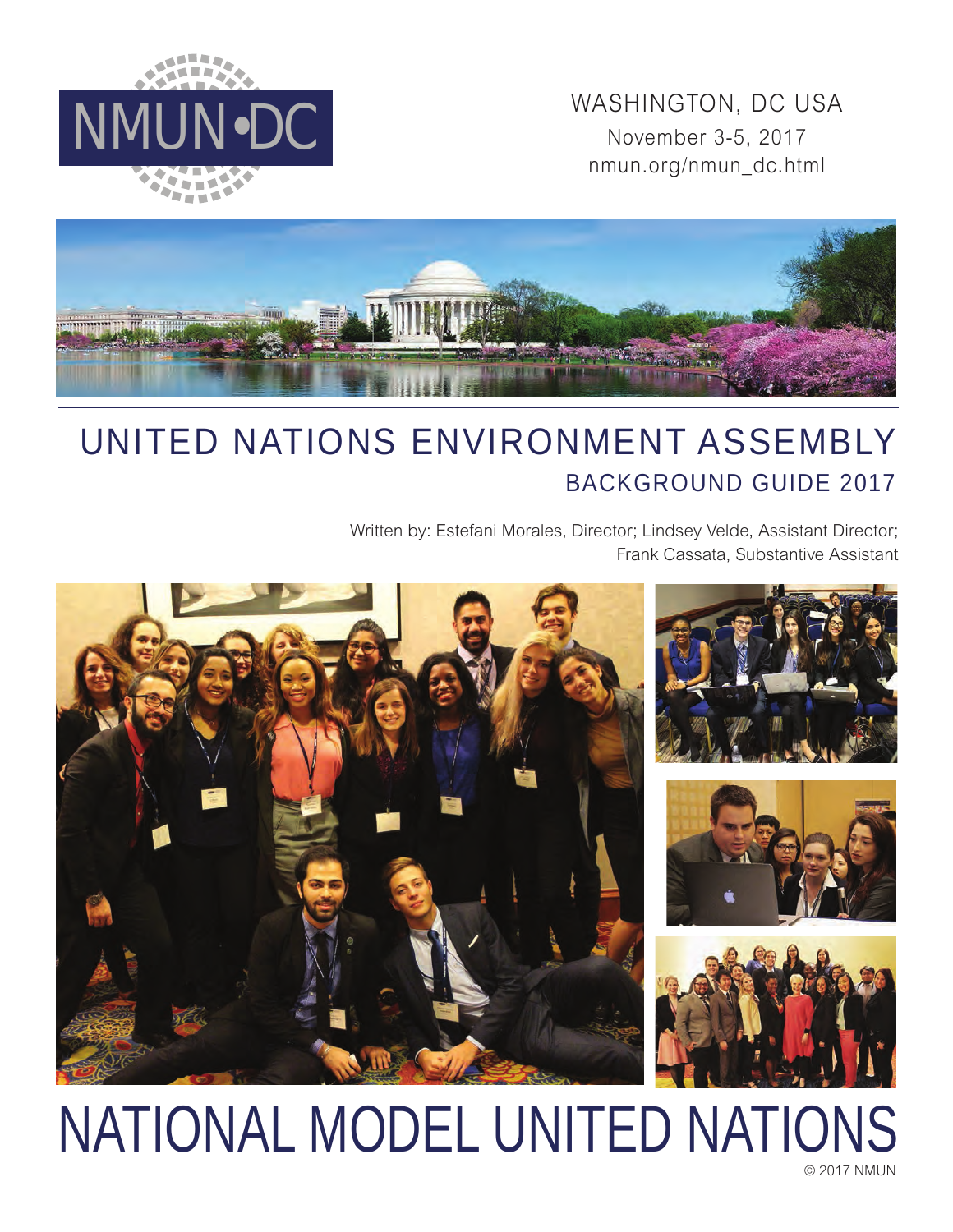

# **NATIONAL MODEL UNITED NATIONS**

THE WORLD'S LARGEST UNIVERSITY-LEVEL SIMULATION • SINCE 1927 2945 44th Avenue South • Minneapolis, MN 55406 www.nmun.org • info@nmun.org • 612.353.5649



Dear Delegates,

Welcome to the 2017 National Model United Nations Conference in Washington, DC (NMUN•DC)! We are pleased to introduce you to our committee, the United Nations Environment Assembly (UNEA). This year's staff is: Director Estefani Morales and Assistant Director Lindsey Velde. Estefani completed her B.A. in International Relations in 2011 and her M.Sc. in Environment, Politics, and Globalization in 2016. She currently works as a Caseworker/Congressional Aide for the U.S. House of Representatives in the San Francisco Bay Area. This will be her second year on DC staff, and she is excited to return to NMUN•DC. Lindsey will be graduating with a B.S. in Marketing with minor in Information Systems Management from The University of South Florida in 2018. Following her graduation she will be enrolling into a graduate program in Statistics. This will be her first year on DC staff, and she is looking forward to experiencing NMUN•DC.

The topics under discussion for UNEA are:

- 1. Protection of the Environment in Areas Affected by Armed Conflict
- 2. Safeguarding our Oceans

UNEA is the highest-level decision making body of the United Nations on issues concerning the environment. It is the governing body of the United Nations Environment Program and has a universal membership of 193 Member States. The Assembly meets biannually in order to decide on priorities for the following years, and to enact policies and international law to tackle the challenges facing the environment. In essence, it sets the international agenda for UN agencies and multilateral organizations to cooperate together in order to protect and improve the environment. The Assembly provides leadership and through its resolutions and calls for action, inspires intergovernmental work and collaboration.

This Background Guide serves as an introduction to the topics for this committee. However, it is not intended to replace individual research. We encourage you to explore your Member State's policies in depth and use the Annotated Bibliography and Bibliography to further your knowledge on these topics. In preparation for the Conference, each delegation will submit a [Position Paper](http://nmun.org/dc_position_papers.html) by 11:59 p.m. (Eastern) on 13 October 2017 in accordance with the guidelines in the *[NMUN Position Paper Guide](http://nmun.org/downloads/NMUNPPGuide.pdf)*.

Two resources, to download from the [NMUN website,](http://nmun.org/dc_preparations.html) that serve as essential instruments in preparing for the Conference and as a reference during committee sessions are the:

- 1. *[NMUN Delegate Preparation Guide](http://nmun.org/downloads/NMUNDelegatePrepGuide.pdf)* explains each step in the delegate process, from pre-Conference research to the committee debate and resolution drafting processes. Please take note of the information on plagiarism, and the prohibition on pre-written working papers and resolutions. Delegates should not start discussion on the topics with other members of their committee until the first committee session.
- 2. *[NMUN Rules of Procedure](http://nmun.org/downloads/NMUNRules.pdf)* include the long and short form of the rules, as well as an explanatory narrative and example script of the flow of procedure.

In addition, please review the mandatory [NMUN Conduct](http://nmun.org/policies_codes.html) Expectations on the NMUN website. They include the Conference dress code and other expectations of all attendees. We want to emphasize that any instances of sexual harassment or discrimination based on race, gender, sexual orientation, national origin, religion, age, or disability will not be tolerated.

If you have any questions concerning your preparation for the committee or the Conference itself, please contact the Deputy Secretary-General, Jess Mace, at [dsg.dc@nmun.org.](mailto:dsg.dc@nmun.org)

We wish you all the best in your preparations and look forward to seeing you at the Conference!

Estefani Morales, *Director* Lindsey Velde, *Assistant Director*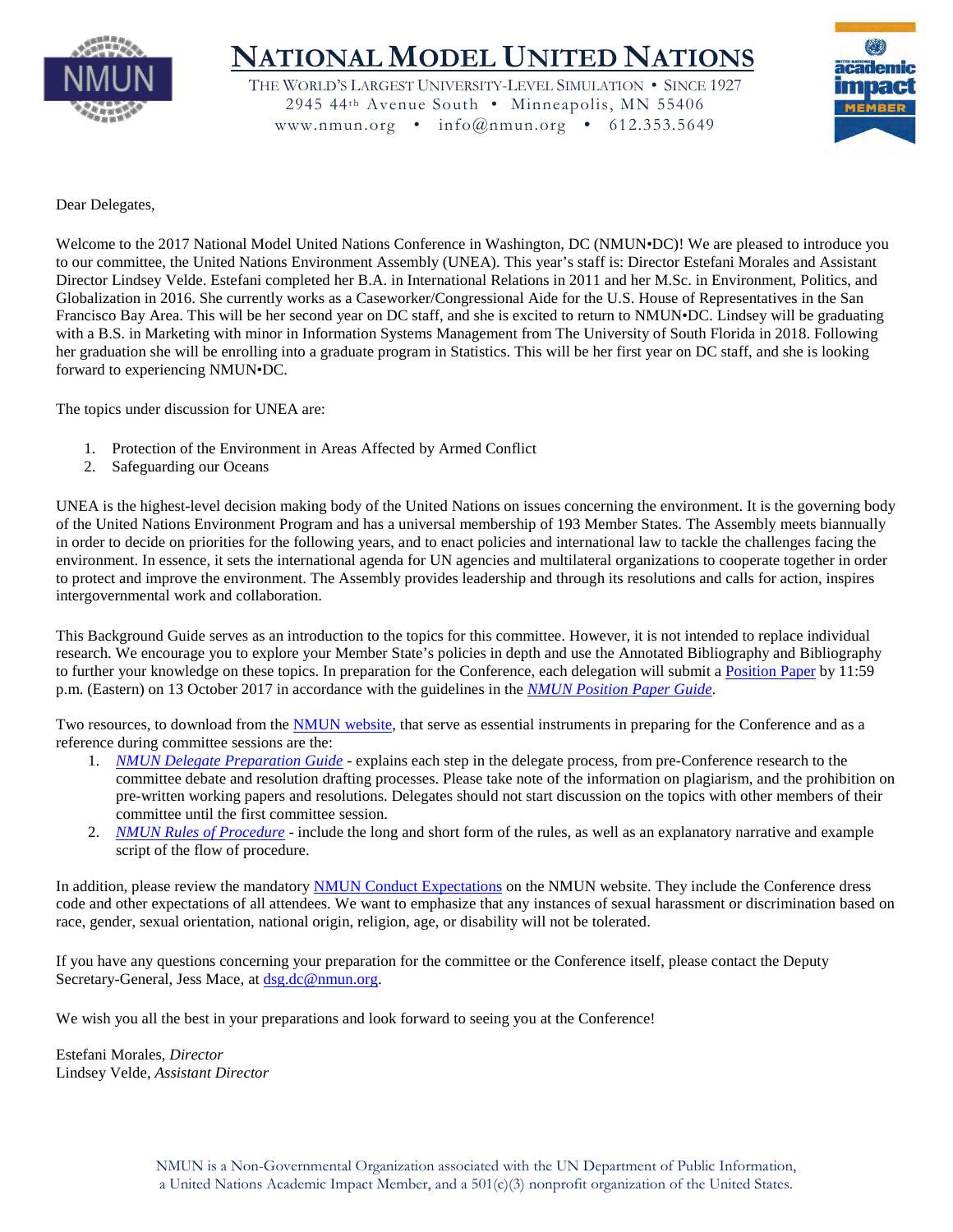

# **Committee Overview**

*"At the current rate, we will soon need two planet earths. But we have only one planet. There can be no Plan B because there is no planet B. Both science and economics tell us that we need to change course, and soon."*<sup>1</sup> 

#### *Introduction*

The United Nations (UN) Environment Programme (UNEP) is the "advocate, educator, catalyst, and facilitator" in promoting environmentally friendly practices and policies in the UN system.<sup>2</sup> It is a program and fund of the UN that ensures international, regional, and local coordination for environmental issues, and it also ensures that various other UN entities take environmental impacts into account when executing their missions.<sup>3</sup> UNEP reports to the General Assembly and the Economic and Social Council (ECOSOC).<sup>4</sup>

The **United Nations Environment Assembly** (UNEA) is the governing body of the **United Nations Environment Programme** (UNEP), which is a programme and fund of the United Nations that reports to the Economic and Social Council and the General Assembly.

UNEP was created at the recommendation of the 1972 UN Conference on Human Environment in Stockholm, Sweden.<sup>5</sup> Six months later, the General Assembly adopted resolution 2997 (XXVII) of 1972 on "institutional and financial arrangements for international environmental cooperation," which established UNEP as the official body concerned with environmental issues within the UN.<sup>6</sup> Since that time, UNEP has played a significant role in coordinating environmental policy across various UN agencies.<sup>7</sup> UNEP helped in the planning and execution of the UN Conference on Environment and Development (UNCED) in 1992.<sup>8</sup> UNCED led to the adoption of *Agenda 21* (1992) and the *Rio Declaration on Environment and Development* (1992).<sup>9</sup> Chapter 38 of *Agenda 21* led to the creation of the Inter-Agency Committee on Sustainable Development (IACSD), of which UNEP is the task manager concerned with the areas of the atmosphere, toxic chemicals, hazardous waste, desertification and drought, and biodiversity.<sup>10</sup>

To better promote friendly practices and the coordination of environmental issues, the General Assembly adopted resolution 67/251 of 2013 on "Change of the Designation of the Governing Council of the United Nations Environment Programme," which formally established UNEA.<sup>11</sup> Through its universal membership, the United Nations Environment Assembly (UNEA) aims to strengthen the role of UNEP in international affairs and increase the responsiveness and accountability of Member States in developing environmental policy.<sup>12</sup> UNEA has held two universal sessions since its creation.<sup>13</sup> The first session of UNEA was held in June 2014 and a total of 17 resolutions and two decisions were adopted.<sup>14</sup> The resolutions covered a wide range of topics, from marine plastic debris to environmental sustainability in the context of sustainable development and poverty eradication.<sup>15</sup>

<sup>1</sup> UN Radio, *No "Plan B" for climate action as no "Planet B"*, 2014.

<sup>2</sup> UNEP, *What UNEP Does*, 2017.

 $3$  Ibid.

<sup>4</sup> UN DPI, *The United Nations System*, 2015.

<sup>5</sup> UNEP, *Declaration of the United Nations Conference on the Human Environment*, 1972.

<sup>6</sup> UN General Assembly, *Institutional and financial arrangements for international environmental co-operation (A/RES/2997(XXVII))*, 1972.

<sup>7</sup> UNEP, *What UNEP Does*, 2017.

<sup>8</sup> UN System Chief Executive Board of Coordination, *United Nations Environment Programme*, 2017.

<sup>&</sup>lt;sup>9</sup> Ibid.

 $^{\rm 10}$  Ibid.

<sup>11</sup> UN General Assembly, *Change of the designation of the Governing Council of the United Nations Environment Programme (A/RES/67/251)*, 2013.

<sup>12</sup> UNEP, *About UNEA*, 2017; UN General Assembly, *Report of the Governing Council of the United Nations Environment Programme on its twelfth special session and the implementation of section IV.C, entitled "Environmental pillar in the context of sustainable development", of the outcome document of the United Nations Conference on Sustainable Development (A/RES/67/213)*, 2012, p. 3.

<sup>13</sup> UNEP, *About UNEA*, 2017.

<sup>14</sup> UNEP, *Resolutions and decisions adopted by the United Nations Environment Assembly of the United Nations Environment Programme at its first session on 27 June 2014*, 2014, p. 1.

 $^{15}$  Ibid.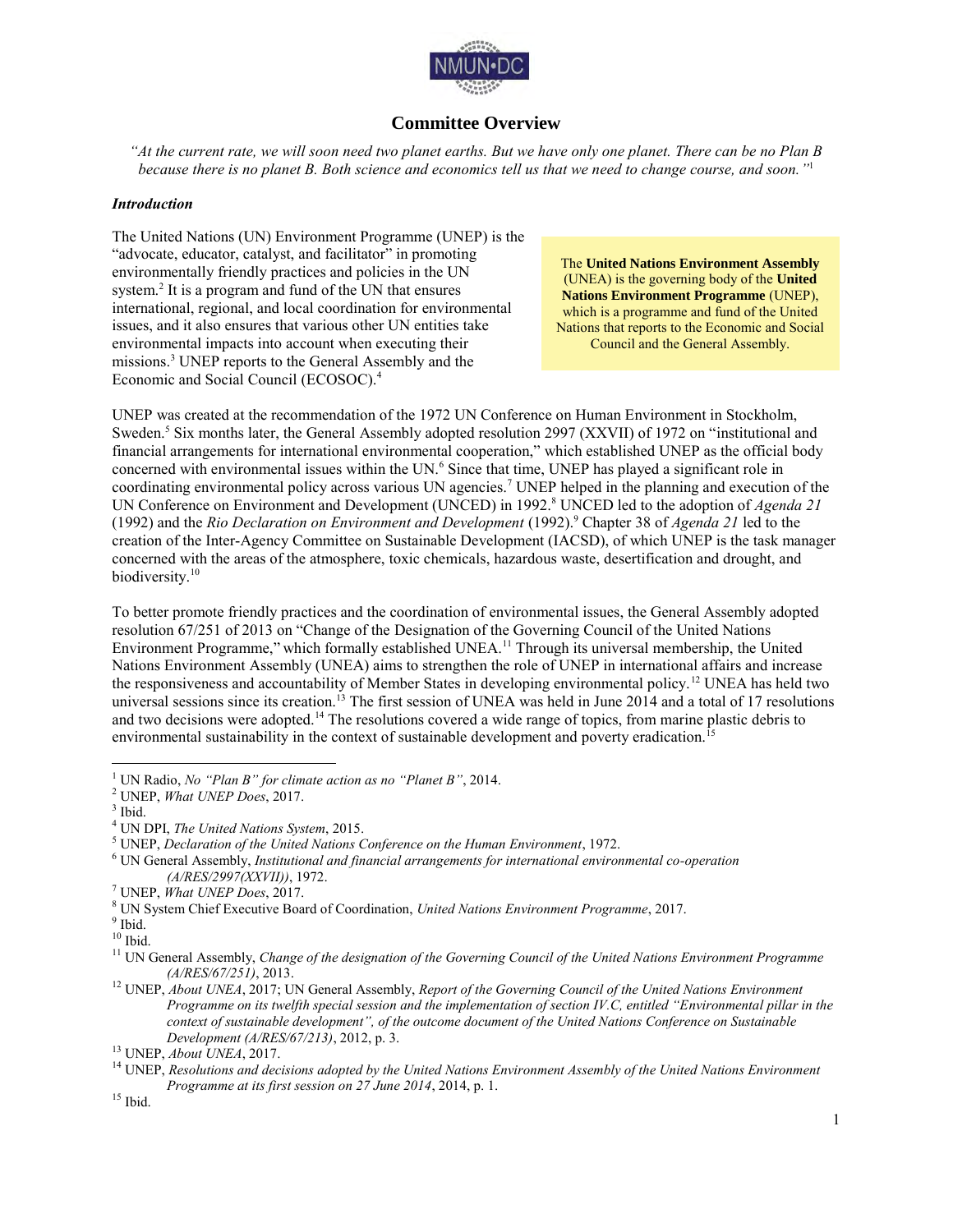

#### *Governance, Structure, and Membership*

UNEP's structure includes the UNEA, Secretariat, Environment Fund, and Committee of Permanent Representatives.<sup>16</sup> At its inception, a Governing Council of 58 members oversaw UNEP until UNEA took its place in 2013.<sup>17</sup> UNEA, comprised of all Member States, meets biennially to set the global environmental agenda and to discuss emerging challenges.<sup>18</sup> The UNEP Secretariat is also responsible for supporting UNEA and consists of a rotating President, three Vice-Presidents, and a Rapporteur.<sup>19</sup> The Environment Fund is UNEP's main source of funding.<sup>20</sup> Member States' financial contributions to the fund are based upon the Voluntary Indicative Scale of Contributions, which means Member States are not required to provide funding to UNEP, though they are highly encouraged to donate.<sup>21</sup> UNEP's Committee of Permanent Representatives consists of all Permanent Missions to the UN, and their purpose is to give advice to UNEA and create subsidiary organs that may be necessary to complete UNEP's functions.<sup>22</sup>

UNEP has six regional offices throughout the world that undertake UNEP's projects on regional, sub-regional, and local levels.<sup>23</sup> Each office holds yearly Regional Consultation Meetings, where representatives from various civil society organizations (CSOs) are invited to engage in an environmental policy dialogue.<sup>24</sup> With the UNEA being the governing and legislative body of UNEP, the internal structure is different than that of UNEP.<sup>25</sup> Similar to the structure of the General Assembly, each UNEA session begins with the election of a President and Vice-Presidents who will oversee and manage the work of the body.<sup>26</sup> As the legislative governing body of UNEP, the work of UNEA deals largely with setting the global environmental agenda for UNEP, with the reports of the biennial UNEA meeting being reported to the General Assembly and ECOSOC.<sup>27</sup>

#### *Mandate, Functions, and Powers*

Upon the adoption of General Assembly resolution 2997 (XXVII) of 1972 on "institutional and financial arrangements for international environmental cooperation," UNEP was mandated to promote international and regional environmental cooperation; help in establishing environmental policy; highlight global and regional problems; facilitate the transfer of scientific knowledge; assist developing Member States in environmental matters; review reports of the Executive Director; and approve the annual program on the allocation of UNEP's main source of funding, the Environment Fund.<sup>28</sup> With the creation of UNEA and its universal membership, the mandate of UNEP has become more centered on the creation and promotion of environmental policy worldwide.<sup>29</sup>

The first expansion of UNEP's mandate came in 1992 via *Agenda 21*, which led to UNEP's involvement with IACSD.<sup>30</sup> In 1995, the General Assembly held a special session to review the implementation of *Agenda 21* and amended UNEP's mandate to be the leading global environmental authority that sets the global environmental agenda."<sup>31</sup> In 1997, the Executive Director of UNEP was placed in charge of a new committee called the

 $\overline{a}$ <sup>16</sup> UNEP, *UNEP Governance Structure*, 2017.

<sup>17</sup> UN General Assembly, *Institutional and financial arrangements for international environmental co-operation (A/RES/2997(XXVII))*, 1972.

<sup>18</sup> UNEP, *UNEP Governance Structure*, 2017.

<sup>19</sup> UN General Assembly, *Change of the designation of the Governing Council of the United Nations Environment Programme (A/67/784)*, 2013.

<sup>20</sup> UNEP, *UNEP Funding*, 2017.

 $^{21}$  Ibid.

<sup>22</sup> UNEP, *Committee of Permanent Representatives*, 2017.

<sup>23</sup> UNEP, *Regional Presence Office*, 2017.

 $24$  Ibid.

<sup>25</sup> UNEP, *United Nations Environment Programme Upgraded to Universal Membership Following Rio+20 Summit*, 2017.

<sup>26</sup> UNEP, *Major Groups and Stakeholders: UNEA 2*, 2017.

<sup>27</sup> UNEP, *About UNEA*, 2017.

<sup>28</sup> UN General Assembly, *Institutional and financial arrangements for international environmental co-operation (A/RES/2997(XXVII))*, 1972.

<sup>29</sup> UN General Assembly, *The Future We Want (A/RES/66/288)*, 2012, p. 18.

<sup>30</sup> UN System Chief Executive Board of Coordination, *United Nations Environment Programme*, 2017.

<sup>31</sup> UN General Assembly, *Programme for the Further Implementation of Agenda 21 (A/RES/S-19/2)*, 1997, par. 123.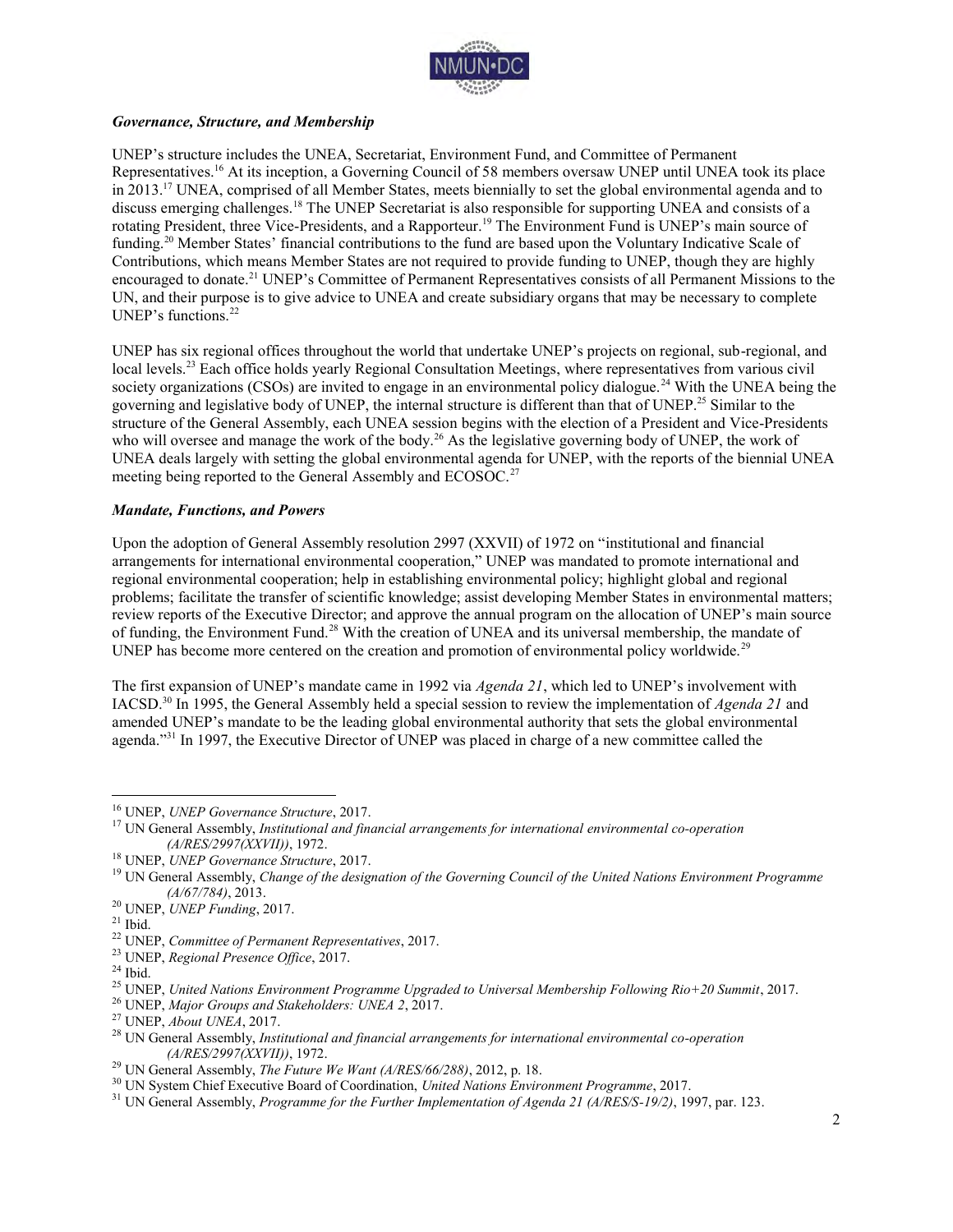

Environmental Management Group (EMG).<sup>32</sup> The key purpose of EMG is to coordinate and facilitate access to relevant information and findings concerning the environment and human settlements, in order to ensure the most efficient and cost-effective allocation of resources and information.<sup>33</sup>

Upon the adoption of the *Nairobi Declaration* at the 19<sup>th</sup> session of the UNEP Governing Council in 1997, UNEP realigned its core mandate to ensure a more modern and technological approach to environmental issues.<sup>34</sup> The new core mandate made UNEP responsible for using the best available scientific methods and evidence to analyze global environmental trends; utilizing early warning systems; furthering the development of international environmental law and policy; monitoring and fostering Member State compliance with existing international environmental norms; strengthening its role in coordinating UN environmental activities; serving as a link between the scientific community and the UN; and providing key policy advice for UN bodies, governments, and other institutions.<sup>35</sup> In 2002, the *Johannesburg Declaration on Sustainable Development* called upon UNEP and its partners to cooperate more closely across sustainable development initiatives for the implementation of *Agenda 21*. 36

Operating within the broad substantive priorities of UNEP, UNEA has a mandate to make major strategic decisions for UNEP, provide political guidance for state and regional programs, and promote scientifically-based environmental policies.<sup>37</sup> UNEA has set a robust agenda for UNEP to address 12 specific thematic areas: coordinating the environmental dimension of the SDGs, implementing the *Paris Agreement* (2016), promoting sustainable consumption and production, addressing food waste, safeguarding ecosystems, combating illegal trade in wildlife, advancing natural capital management, promoting biodiversity, monitoring and preserving air quality, protecting the environment in areas of conflict, preventing marine litter, and promoting waste management.<sup>38</sup> The new mandate of UNEA allows for better monitoring and fostering of Member State compliance within these 12 thematic areas while creating an atmosphere for collaboration between Member States, UN entities, and CSOs.<sup>39</sup>

UNEP ensures the implementation of UNEA's agenda by promoting international cooperation on existing environmental policies, guides the creation of new environmental policies, and uses environmental awareness to help Member States and CSOs respond to environmental threats.<sup>40</sup> UNEP also monitors the state of the global environment on both an international and regional scale and shares that information with interested parties.<sup>41</sup> Under the direction of UNEA, UNEP works to develop international environmental law and ensure the proper use of environmental information and instruments.<sup>42</sup> To help achieve its mandate, UNEP has the ability to create task forces and subsidiaries to implement environmental policies.<sup>43</sup> However, the General Assembly or ECOSOC must approve any resolutions adopted by UNEP on environmental policy or creating new bodies.<sup>44</sup>

#### *Recent Sessions and Current Priorities*

UNEP currently operates under seven thematic priorities: climate change; resilience to disasters and conflicts; healthy and productive ecosystems; environmental governance; chemicals, waste, and air quality; resource efficiency; and environment under review.<sup>45</sup> A focus of these priorities is to decrease carbon emissions globally and promote the use of sustainable technologies in order to improve and maintain the state of the world's environment.<sup>46</sup>

<sup>32</sup> UN General Assembly, *Environment and human settlements: Report of the Secretary-General (A/53/463)*, 1998. <sup>33</sup> Ibid.

<sup>34</sup> UNEP, *1997 - Nairobi Declaration redefines and strengthens UNEP's role and mandate*; UNEP, *UNEP's Coordination Mandate*, 2017.

<sup>35</sup> New Zealand Ministry of Foreign Affairs and Trade, *United Nations Handbook 2016-17*, 2016.

<sup>36</sup> UN System Chief Executive Board of Coordination, *United Nations Environment Programme*, 2017.

<sup>37</sup> UNEP, *About UNEA*, 2017.

<sup>38</sup> Ibid.

<sup>39</sup> UN General Assembly, *The Future We Want (A/RES/66/288)*, 2012, pp. 17-18.

<sup>40</sup> UNEP, *What UNEP Does*, 2017.

 $^{\rm 41}$  Ibid.

<sup>42</sup> Ibid.

<sup>43</sup> UN System Chief Executive Board of Coordination, *United Nations Environment Programme*, 2017.

<sup>&</sup>lt;sup>44</sup> Ibid.

<sup>45</sup> UNEP, *Medium Term Strategy 2014-2017*, 2015, p. 18.

<sup>46</sup> Ibid, p. 1.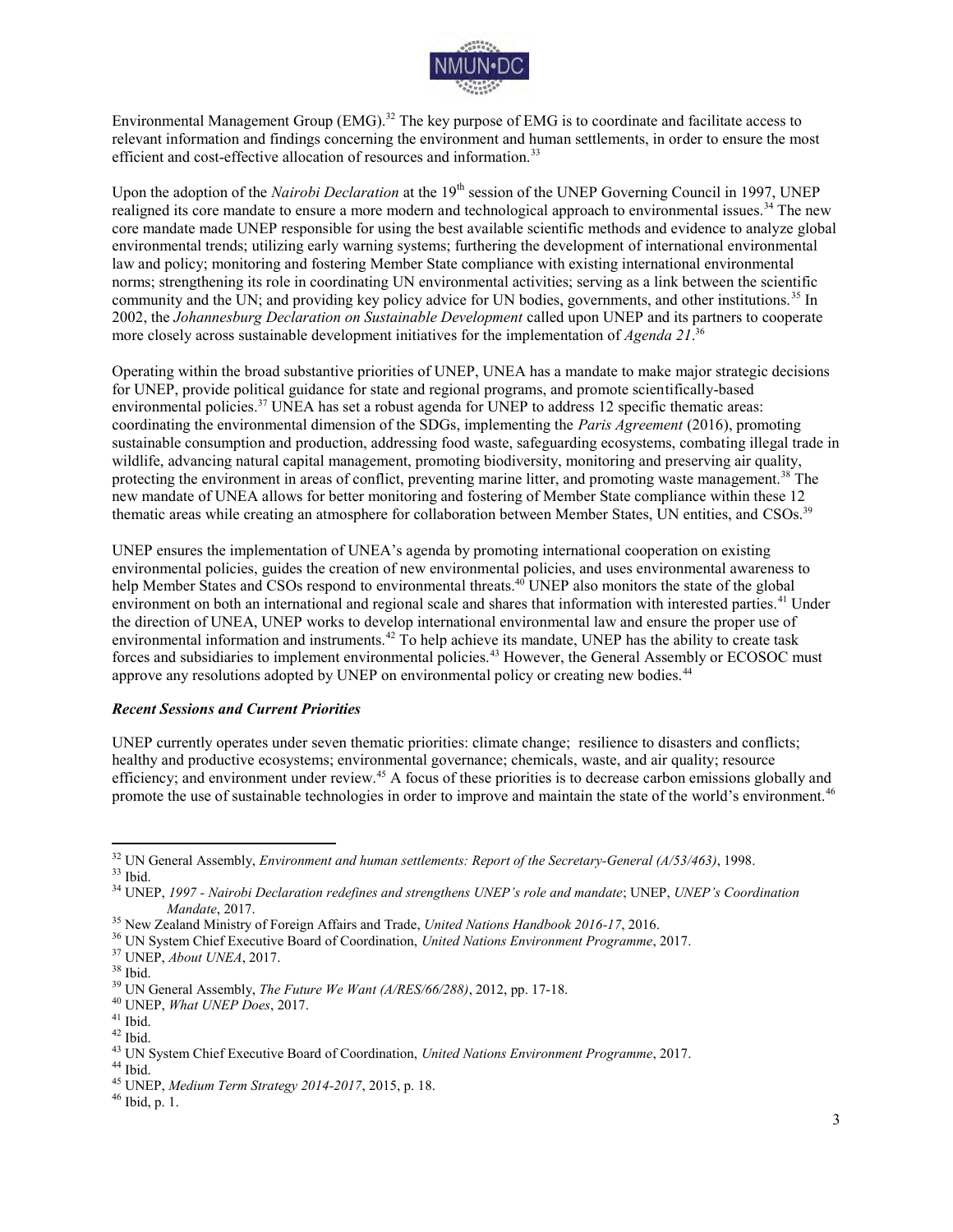

These seven areas were chosen because they represent the most pressing and emerging issues, allowing UNEP to operate flexibly at international, regional, and state levels.<sup>47</sup>

The adoption of the SDGs has altered how the international community will develop sustainable development policy; the Medium Term Strategy 2018-2021 is a primary example of this.<sup>48</sup> Rather than focus on decreasing global carbon emissions as a component of climate change response, UNEA has directed UNEP to focus on climate change in relation to all three pillars of sustainable development.<sup>49</sup> The three pillars of sustainable development as discussed by the Economic and Social Council (ECOSOC) are: economic, social, and environmental.<sup>50</sup> By 2050, global demands for food are expected to increase by over 60% and global demands for water are expected to increase by over 55%.<sup>51</sup> In response to increasing resource demands and changing demographics, the Medium Term Strategy 2018-2021 focuses on improving utilization of natural resources that influence the social and economic dimensions of sustainable development.<sup>52</sup> UNEP also recognizes the crucial importance of implementing the *Paris Agreement* to address climate change.<sup>53</sup> As the Medium Term Strategy 2018-2021 has not yet come into action, performance measurements and indicators for how UNEA will hold Member States accountable under the *Paris Agreement* have not been fully developed.<sup>54</sup> However, during UNEA-2, the Assembly discussed various administrative and substantive issues that encompass the goal of the Medium Term Strategy 2018-2021 and how various targets will be measured.<sup>55</sup> As preparations are made to implement the policies desired in the Medium Term Strategy 2018-2021, UNEP has begun laying out fundamental frameworks with other UN institutions such as UN Habitat to ensure achievement in building and promoting sustainable cities.<sup>56</sup> Lastly, to best advance the policies prescribed in the Medium Term Strategy 2018-2021, UNEP is dedicated to assessing the thematic areas of the Medium Term Strategy 2014-2017 to note best practices and continued themes of importance in this next cycle of policy reform.<sup>57</sup> Working towards meeting SDGs 13 and 14, UN Environment has dedicated efforts to the 2017 Ocean Conference in New York City from 5-9 June 2017.<sup>58</sup> Emerging from the 2017 Ocean Conference, all 193 Member States unanimously agreed to a set of policies that would begin a reversal to the deteriorating health of Earth's oceans.<sup>59</sup> The open dialogues presented at the Ocean Conference had produced a Call to Action demanding developments be made at both a domestic and international level to protect Earth's oceans and reverse the damage done by pollution contributing to climate change.<sup>60</sup>

UNEA-2 was held 23-27 May 2016 in Nairobi, Kenya, with the theme "Delivering on the Environmental Dimension of the *2030 Agenda for Sustainable Development*."<sup>61</sup> A total of 25 resolutions were adopted by the Assembly, ranging in coverage from administrative amendments and rules of procedure to substantive decisions on biodiversity and engaging with the *2030 Agenda for Sustainable Development*. <sup>62</sup> In order to increase the participation of private sector and civil society stakeholders in UNEA-2, an online policy forum was used for disseminating information and holding discussions on various topics of interest.<sup>63</sup> All adopted resolutions relate to one or more of the seven

<sup>47</sup> UNEP, *Policy Statement by Achim Steiner*, *UN Under-Secretary-General and UNEP Executive Director*, 2014.

<sup>48</sup> UN General Assembly, *Transforming our world: the 2030 Agenda for Sustainable Development (A/RES/70/1)*, 2015.

<sup>49</sup> UNEP, *Medium Term Strategy 2018-2021*, 2016, pp. 3-4.

<sup>50</sup> ECOSOC, *Sustainable Development*, 2017.

<sup>51</sup> UNEP, *Medium Term Strategy 2018-2021*, 2016, p. 3.

<sup>52</sup> Ibid, pp. 2-4.

<sup>53</sup> Ibid, p. 4.

<sup>54</sup> Ibid, p. 54.

<sup>55</sup> UNEP, *Report of the Second session of the United Nations Environment Assembly of the United Nations Environment Programme*, 2017.

<sup>56</sup> UNEP, *Medium Term Strategy 2014-2017*, 2015, p. 12.

<sup>57</sup> Ibid, p. 18.

<sup>58</sup> The Ocean Conference, *Countries Agree on Decisive and Urgent Actions to Restore Marine World to Health as Ocean Conference Concludes*, 2017.

 $^{\rm 59}$  Ibid.

<sup>60</sup> UN General Assembly, *Draft Call for Action (A/CONF.230/11)*, 2017.

<sup>61</sup> UNEP, *The path towards UNEA 2*, 2017.

<sup>62</sup> UNEP, *Report of the Second session of the United Nations Environment Assembly of the United Nations Environment Programme*, 2017.

<sup>63</sup> UNEP, *The path towards UNEA 2*, 2017.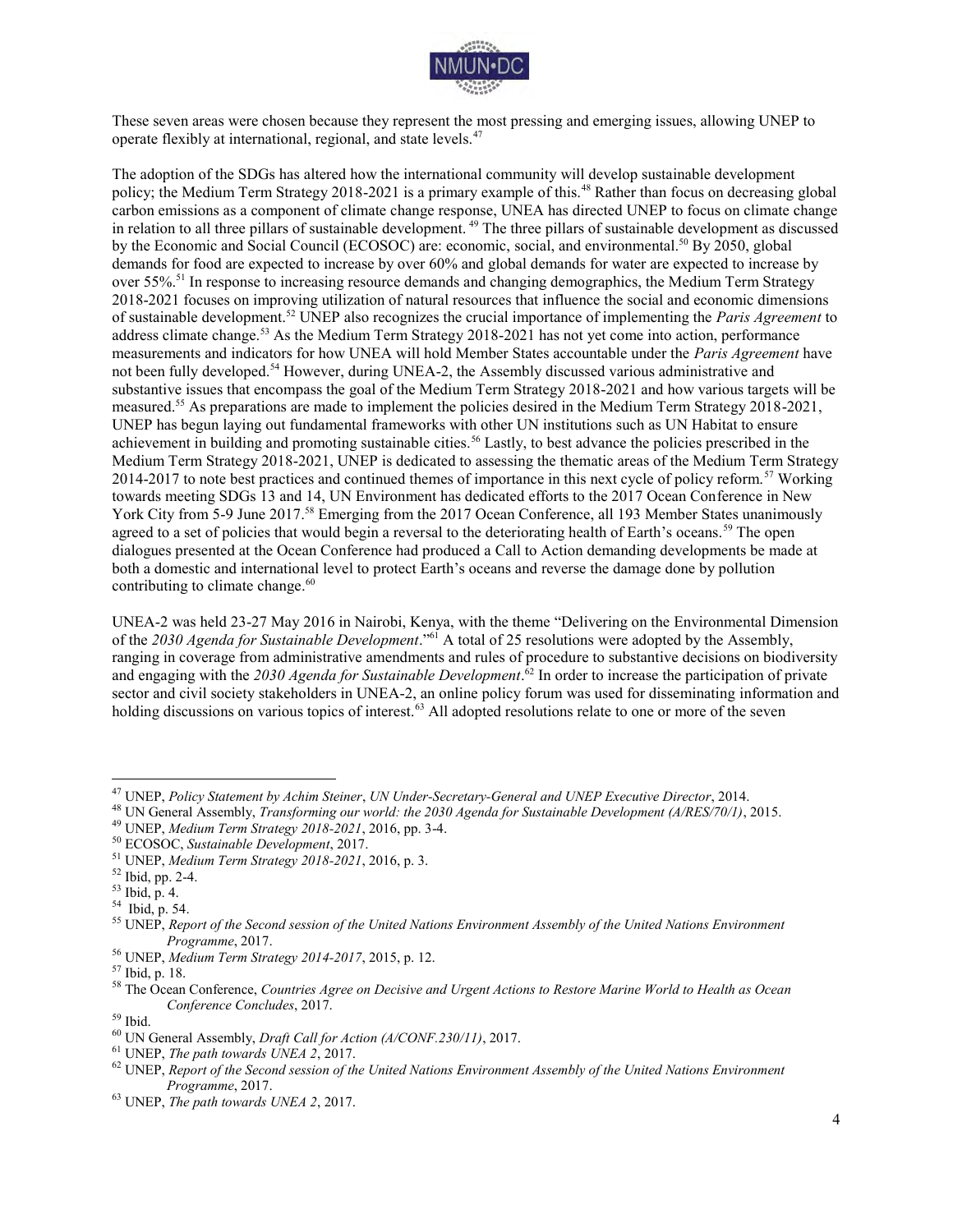

thematic priorities of UNEP and prepare for the implementation of the Medium Term Strategy 2018-2021.<sup>64</sup> UNEA-3 is scheduled to take place in Nairobi Kenya from 4-6 December 2017.<sup>65</sup> At UNEA-3 the thematic discussions will focus on the theme of "Towards a Pollution Free Planet" in relation to SDGs: 3; Good Health & Wellbeing, 6; Clean Water & Sanitation, 9; Industry, Innovation & Infrastructure, 11; Sustainable Cities & Communities, and 12; Responsible Consumption and Production.<sup>66</sup> In response to the adoption of the Sustainable Development Goals (SDGs) in 2015 by the General Assembly, UNEA has placed an increased focus on legislation regarding the implementation of the goals.<sup>67</sup> Through the adoption of resolution 2/5 on "Delivering on the 2030 Agenda for Sustainable Development" of 3 August 2016, the UNEA has committed to the implementation of the 2030 Agenda through setting the global environmental agenda and fostering positive relations for achievement of goals.<sup>68</sup>

UNEP advanced their work towards climate change protection in October 2016 with the adoption of the Kigali Amendment to the Montreal Protocol on substances that deplete the Ozone Layer.<sup>69</sup> UNEP further called for the nearly 200 Member States who agreed to the amendment to decrease their greenhouse gas emissions and hydrofluorocarbon emission; leading to the potential prevention of a 0.5 Celsius increase of Earth's temperature.<sup>70</sup> Additionally, the adoption of the *Paris Agreement* initiated continued work by UN Environment to collaborate with Member States regarding benchmarks and steps towards meeting the goal of a sub-2 degree Celsius change in Earth's temperature.<sup>71</sup> Furthermore, the *Paris Agreement* calls in Article 7 for increased capacity to strengthen resilience and reduce vulnerability to climate change.<sup>72</sup> Under the *Paris Agreement*, developed states play a large role in the financial leg by providing financial resources to assist developing states in the implementation of the Agreement on the domestic level in their respective state.<sup>73</sup> In 2016, UN Environment had exceeded its annual target for response to disaster and conflict with a 100% response rate to requests for emergency assistance having been met.<sup>74</sup> Most recently in February 2017, UN Environment organized a roundtable on "Healthy Wetlands, Resilient Communities," where over 40 representatives of Permanent Missions attended and discussed the importance and practical usage of wetlands as a tool for disaster risk reduction.<sup>75</sup> From this roundtable, the outcomes will be advanced to the 2017 Global Platform on Disaster Risk Reduction in Cancun, Mexico for discussion.<sup>76</sup>

#### *Conclusion*

UNEP is the UN's official program concerned with the environment.<sup>77</sup> Its expertise and knowledge is crucial for the implementation of a variety of established programs within the UN and Member States' governments. The creation of UNEA further accelerates UNEP's mission to ensure that the work of all UN entities, Member States, and CSOs are environmentally sustainable and in line with international laws and norms concerning the environment.<sup>78</sup> The creation of an environmental entity with universal membership that oversees the world's environmental policy agenda reflects the growing importance of environmental issues and allows for a broader environmental agenda to be discussed and implemented to combat climate change as a whole.<sup>79</sup>

<sup>64</sup> UNEP, *Report of the Second session of the United Nations Environment Assembly of the United Nations Environment Programme*, 2017.

<sup>65</sup> UNEP, *3rd Meeting of the UN Environment Assembly (UNEA-3)*, 2017.

<sup>66</sup> IISD, *UNEA-3 Preparations Progress on "Pollution-Free Planet"*, 2017.

<sup>67</sup> UNEA, *Delivering on the 2030 Agenda for Sustainable Development (UNEP/EA.2/Res.5)*, 2016.

 $^{68}$  Ibid.

<sup>69</sup> UNEP, *Annual Report 2016*, 2017.

<sup>70</sup> Ibid.

 $71$  Ibid.

<sup>72</sup> UNFCC, *Paris Agreement*, 2015, p. 13.

<sup>73</sup> Ibid.

<sup>74</sup> UNEP, *Annual Report 2016*, 2017.

<sup>75</sup> UNEP, *Healthy Wetlands, Resilient Communities: World Wetlands Day 2017 in Geneva*, 2017.

 $^{76}$  Ibid.

<sup>77</sup> UNEP, *What UNEP Does*, 2017.

 $^{\rm 78}$  Ibid.

<sup>79</sup> UN General Assembly, *Report of the Governing Council of the United Nations Environment Programme on its twelfth special session and the implementation of section IV.C*, *entitled "Environmental pillar in the context of sustainable development"*, *of the outcome document of the United Nations Conference on Sustainable Development (A/RES/67/213)*, 2012, p. 3.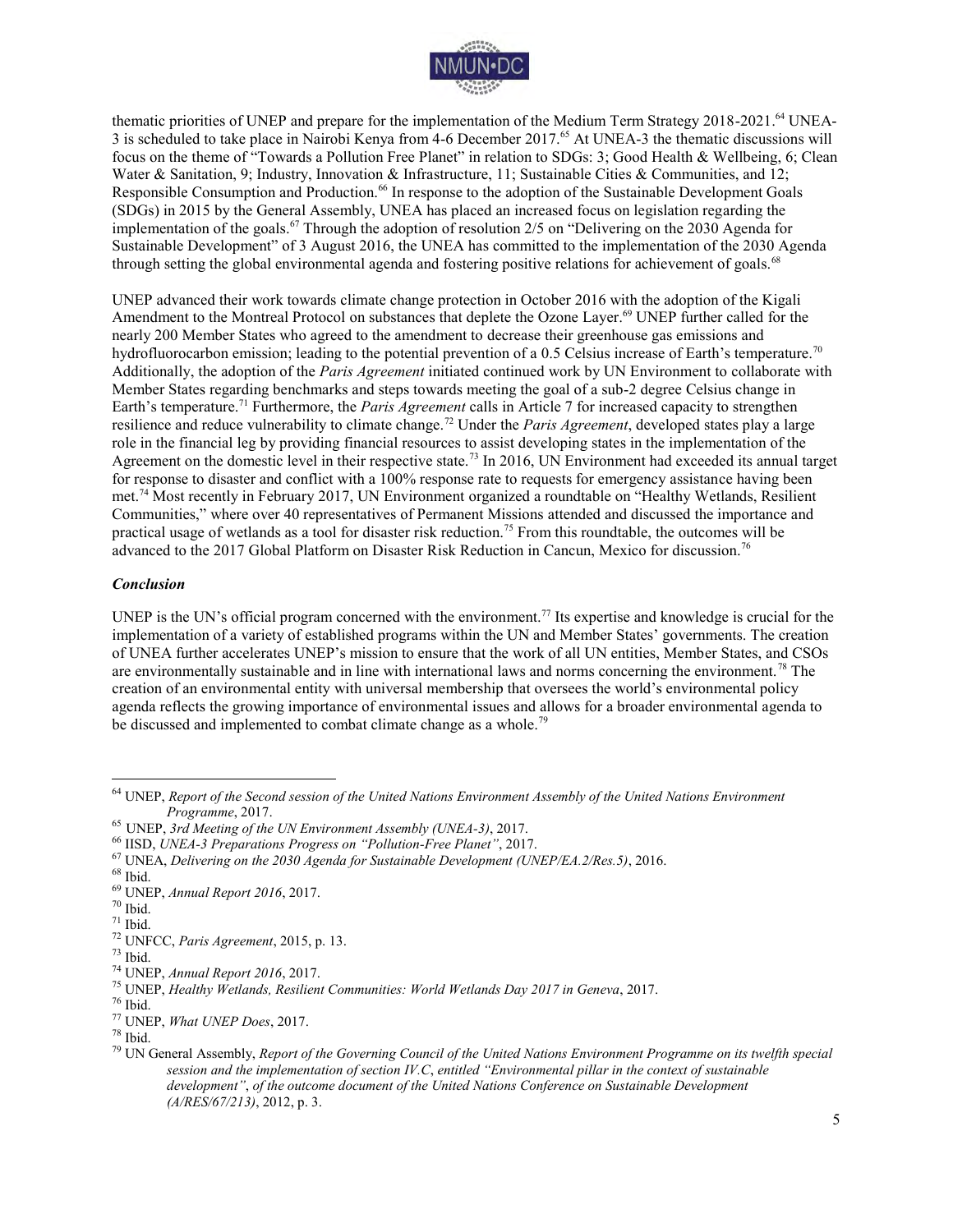

# **Annotated Bibliography**

United Nations Environment Programme. (2017). *About the United Nations Environment Assembly* [Website]. Retrieved 29 June 2017 from:<http://www.unep.org/environmentassembly/about-un-environment-assembly>

*This website provides a basic understanding of UNEA and its role within UNEP, including its structure, mandate, and why it is important to the UN system. It is a critical location for delegates*  to begin their research as it provides brief summaries on the functions, recent and past sessions, *and thematic issues of UNEA, while also providing links to detailed resolutions and reports on various topics. This website should help delegates to easily distinguish between UNEP and UNEA and understand how they are connected to each other.* 

United Nations Environment Programme. (2017). *About UN Environment* [Website]. Retrieved 29 June 2017 from: <http://www.unep.org/about/who-we-are/overview>

*This webpage gives the basic information concerning what UNEP does and how their responsibilities are executed. It gives a basic overview of what UNEP's work under three principles of: assess, develop, and strengthen in addition to their mission statement of purpose. Delegates should read over this page and follow the links to more detailed information in order to fully understand UNEP's powers and functions as a committee including the Annual Report and Performance Reports.* 

United Nations Environment Programme. (2017). *Medium Term Strategy 2018-2021*. Retrieved 21 May 2017 from: <https://wedocs.unep.org/rest/bitstreams/11369/retrieve>

*This is the next medium term strategy for UNEP, which will take effect in 2018 when the current medium term strategy expires. This document is of particular importance for the delegates as it takes into consideration the* 2030 Agenda for Sustainable Development *while continuing to emphasize the seven priority areas. The document briefly outlines what has been achieved in the current medium strategy (more information is provided in the 2014-2015 Programme Performance Report) and uses a variety of statistics to illustrate the work and priorities of UNEP for the next five years.* 

United Nations Environment Programme. (2017). *Report of the second session of the United Nations Environment Assembly of the United Nations Environment Programme*. Retrieved 29 June 2017 from: <http://wedocs.unep.org/bitstream/handle/20.500.11822/17512/K1608503.pdf?sequence=6&isAllowed=y>

*This report as the official outcome document of the 2016 UNEA-2 provides a large deal of information on the work of the UNEA, including membership and attendance, agenda prioritization, biennium budget, and thematic discussions which had taken place during the session. Additionally, the language of resolutions discussed and approved by the body is included in full text format. Delegates should make reference to this document in order to understand the most recent thematic priorities discussed by the UNEA as well as gain a basis of what matters remain high priority for UNEA-3.*

United Nations, General Assembly, Sixty-sixth session. (2012). *The Future We Want (A/RES/66/288)* [Outcome Document]. Retrieved 21 May 2017 from:<http://undocs.org/A/RES/66/288>

*As the official outcome document of the Conference on Sustainable Development (Rio+20), this document provides delegates with an updated set of information regarding the meetings which took place in Rio de Janeiro on sustainable development 20 years following the adoption of Agenda 21. The document further addresses the continual problems that are present such as prolonged poverty and hunger decades after the Rio Conference had worked to protect against the problems. Delegates seeking a longitudinal approach to the practices set forth and their effective implementation should consult this document to understand the progress made and ongoing challenges facing environmental security.* 

### **Bibliography**

International Institute for Sustainable Development. (2017, May 16). *UNEA-3 Preparations Progress on "Pollution-Free Planet"* [News Article]*.* Retrieved 20 May 2017 from: [http://sdg.iisd.org/news/unea-3-preparations-progress](http://sdg.iisd.org/news/unea-3-preparations-progress-on-pollution-free-planet/)[on-pollution-free-planet/](http://sdg.iisd.org/news/unea-3-preparations-progress-on-pollution-free-planet/)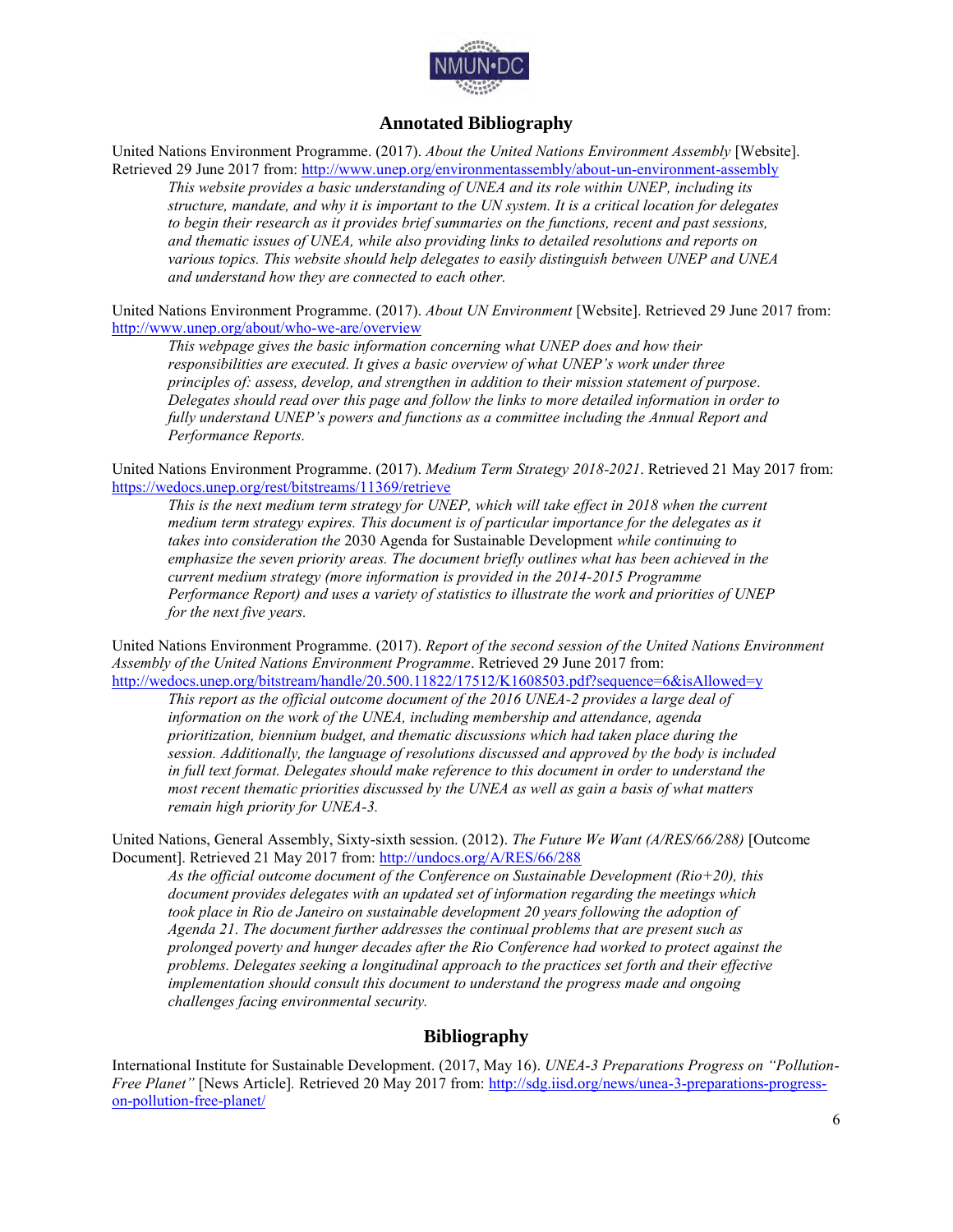

New Zealand Ministry of Foreign Affairs and Trade. (2016). *United Nations Handbook 2016-17.* Retrieved 21 May 2017 from: [https://mfat.govt.nz/assets/\\_securedfiles/Handbooks/United\\_Nations\\_Handbook-2016-2017.pdf](https://mfat.govt.nz/assets/_securedfiles/Handbooks/United_Nations_Handbook-2016-2017.pdf) 

The Ocean Conference. (2017, June 9). *Countries Agree on Decisive and Urgent Actions to Restore Marine World to Health as Ocean Conference Concludes* [Press Release]. Retrieved 29 June 2017 from: <https://oceanconference.un.org/prjune9>

United Nations Conference on Environment and Development. (1992). *Agenda 21* [Outcome Document]. Retrieved 21 May 2017 from[: http://sustainabledevelopment.un.org/content/documents/Agenda21.pdf](http://sustainabledevelopment.un.org/content/documents/Agenda21.pdf)

United Nations, Department of Public Information. (2015). *The United Nations System* [Report]. 21 May 2017 from: [http://www.un.org/en/aboutun/structure/pdfs/UN\\_System\\_Chart\\_30June2015.pdf](http://www.un.org/en/aboutun/structure/pdfs/UN_System_Chart_30June2015.pdf) 

United Nations Environment Assembly, Second Session. (2016). *Delivering on the 2030 Agenda for Sustainable Development (UNEP/EA.2/Res.5)* [Resolution]. Retrieved 19 May 2017 from:<http://undocs.org/UNEP/EA.2/Res.5>

United Nations Environment Programme. (1972). *Declaration of the United Nations Conference on the Human Environment*. Retrieved 29 June 2017 from:<http://www.un-documents.net/unchedec.htm>

United Nations Environment Programme. (2003). *Proceedings of the Governing Council/Global Environment Forum at its Twenty-Second Session*. Retrieved 21 May 2017 from: [http://wedocs.unep.org/bitstream/handle/20.500.11822/10645/K0360655-E-](http://wedocs.unep.org/bitstream/handle/20.500.11822/10645/K0360655-E-GC22_Proceeding.pdf?sequence=1&isAllowed=y)GC22\_Proceeding.pdf?sequence=1&isAllowed=y

United Nations Environment Programme. (2014). *Resolutions and decisions adopted by the United Nations Environment Assembly of the United Nations Environment Programme at its first session on 27 June 2014*  [Outcome Document]. Retrieved 21 May 2017 from: <http://www.cepal.org/sites/default/files/pages/files/k1402364.pdf>

United Nations Environment Programme. (2014, June 27). *Policy Statement by Achim Steiner, UN Under-Secretary-General and UNEP Executive Director* [News Article]. Retrieved 21 May 2017 from: [http://www.unep.org/newscentre/policy-statement-achim-steiner-un-under-secretary-general-and-unep-executive](http://www.unep.org/newscentre/policy-statement-achim-steiner-un-under-secretary-general-and-unep-executive-director)[director](http://www.unep.org/newscentre/policy-statement-achim-steiner-un-under-secretary-general-and-unep-executive-director)

United Nations Environment Programme. (2017). *1997 - Nairobi Declaration redefines and strengthens UNEP's role and mandate* [Website]. Retrieved 11 July 2016 from: http://staging.unep.org/Documents.multilingual/Default.asp?DocumentID=287&ArticleID=1728&l=en

United Nations Environment Programme. (2017). *About the United Nations Environment Assembly* [Website]. Retrieved 21 May 2017 from:<http://www.unep.org/environmentassembly/about-un-environment-assembly>

United Nations Environment Programme. (2017). *Annual Report 2016*. Retrieved 21 May 2017 from: <http://www.unep.org/annualreport/2016/index.php?page=0&lang=en>

United Nations Environment Programme. (2017). *Committee of Permanent Representatives* [Website]. Retrieved 21 May 2017from:<http://www.unep.org/about/cpr/>

United Nations Environment Programme. (2017). *Funding for UN Environment* [Website]. Retrieved 29 June 2017 from[: http://www.unep.org/about/funding/our-funding/overview-funding](http://www.unep.org/about/funding/our-funding/overview-funding) 

United Nations Environment Programme. (2017). *Governance Structure* [Infogram]. Retrieved 29 June 2017 from: [http://wedocs.unep.org/bitstream/handle/20.500.11822/14064/UNEnvironment%20organigramme\\_January%202017](http://wedocs.unep.org/bitstream/handle/20.500.11822/14064/UNEnvironment%20organigramme_January%202017.pdf?sequence=1&isAllowed=y) [.pdf?sequence=1&isAllowed=y](http://wedocs.unep.org/bitstream/handle/20.500.11822/14064/UNEnvironment%20organigramme_January%202017.pdf?sequence=1&isAllowed=y)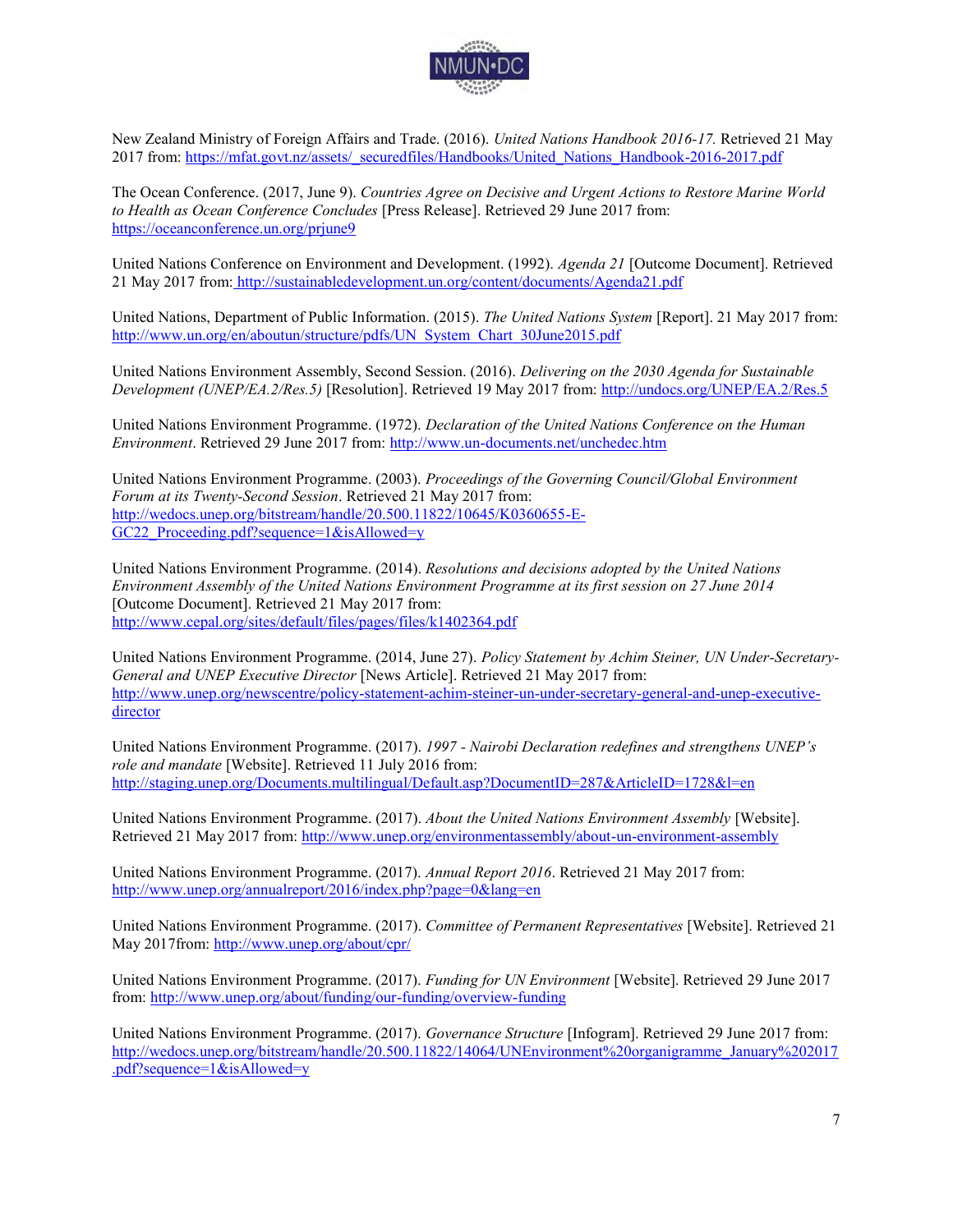

United Nations Environment Programme. (2017). *Healthy Wetlands, Resilient Communities: World Wetlands Day 2017 in Geneva* [News Release]. Retrieved 21 May 2017 from: [http://www.unep.org/disastersandconflicts/news/healthy-wetlands-resilient-communities-world-wetlands-day-2017](http://www.unep.org/disastersandconflicts/news/healthy-wetlands-resilient-communities-world-wetlands-day-2017-geneva) [geneva](http://www.unep.org/disastersandconflicts/news/healthy-wetlands-resilient-communities-world-wetlands-day-2017-geneva) 

United Nations Environment Programme. (2017). *List of Resolutions adopted at UNEA-2* [Website]*.* Retrieved 19 May 2017 from:<http://www.unep.org/unea/list-resolutions-adopted-unea-2>

United Nations Environment Programme. (2017). *Major Groups and Stakeholders: UNEA-2* [Website]. Retrieved 20 May 2017 from:<http://www.unep.org/about/majorgroups/events/un-environment-assembly-unea/unea-2>

United Nations Environment Programme. (2017). *Medium Term Strategy for 2014-2017* [Report]. Retrieved 9 July 2016 from: [https://wedocs.unep.org/bitstream/handle/20.500.11822/7670/-UNEP\\_Medium\\_Term\\_Strategy\\_2014-](https://wedocs.unep.org/bitstream/handle/20.500.11822/7670/-UNEP_Medium_Term_Strategy_2014-2017-2015MTS_2014-2017.pdf.pdf?sequence=3&isAllowed=y)  $2017-2015\overline{\text{MTS}}$   $2014-2017.\text{ndf}$ .  $\text{ndf}$ ?sequence=3&isAllowed=y.

United Nations Environment Programme. (2017). *Medium Term Strategy 2018-2021* [Report]. Retrieved 21 May 2017 from:<https://wedocs.unep.org/rest/bitstreams/11369/retrieve>

United Nations Environment Programme. (2017). *The path towards UNEA 2* [Website]. Retrieved 21 May 2017 from[: http://www.unep.org/about/majorgroups/path-towards-unea-2](http://www.unep.org/about/majorgroups/path-towards-unea-2) 

United Nations Environment Programme. (2017). *Regional Presence Office* [Website]. Retrieved 29 June 2017 from[: http://www.unep.org/about/how-we-operate/regional-presence-office](http://www.unep.org/about/how-we-operate/regional-presence-office) 

United Nations Environment Programme. (2017). *Report of the second session of the United Nations Environment Assembly of the United Nations Environment Programme* [Website]. Retrieved 21 May 2017 from: <http://wedocs.unep.org/bitstream/handle/20.500.11822/17512/K1608503.pdf?sequence=6&isAllowed=y>

United Nations Environment Programme. (2017). *Toward a Pollution-Free Planet: UN Environment Assembly* [Website]. Retrieved 19 May 2017 from:<http://www.unep.org/environmentassembly/>

United Nations Framework Convention on Climate Change. (2015). *Paris Agreement*. Retrieved 16 June 2017 from: [https://unfccc.int/files/essential\\_background/convention/application/pdf/english\\_paris\\_agreement.pdf](https://unfccc.int/files/essential_background/convention/application/pdf/english_paris_agreement.pdf) 

United Nations, General Assembly, Twenty-seventh session. (1972). *Institutional and financial arrangements for international environmental cooperation (A/RES/2997(XXVII))* [Resolution]. Adopted on the report of the Second Committee. Retrieved 21 May 2017 from: [http://undocs.org/A/RES/2997\(XXVII\)](http://undocs.org/A/RES/2997(XXVII))

United Nations, General Assembly. (2017). *Draft Call for Action (A/CONF.230/11)* [Outcome Document]. Retrieved 17 June 2017 from:<http://undocs.org/A/CONF.230/11>

United Nations, General Assembly, Nineteenth special session. (1997). *Programme for the Further Implementation of Agenda 21 (A/RES/S-19/2)* [Resolution]. Adopted without reference to a Main Committee (A/S-19/29). Retrieved 21 May 2017 from:<http://undocs.org/A/RES/S-19/2>

United Nations, General Assembly, Fifty-third session. (1998). *Environment and human settlements. Report of the Secretary-General (A/53/463)*. Retrieved 21 May 2017 from:<http://undocs.org/A/53/463>

United Nations, General Assembly, Sixty-sixth session. (2012). *The Future We Want (A/RES/66/288)* [Report]. Retrieved 21 May 2017 from:<http://undocs.org/A/RES/66/288>

United Nations, General Assembly, Sixty-seventh session. (2012). *Report of the Governing Council of the United Nations Environment Programme on its twelfth special session and the implementation of section IV.C, entitled "Environmental pillar in the context of sustainable development", of the outcome document of the United Nations Conference on Sustainable Development (A/RES/67/213)* [Resolution]. Adopted on the report of the Second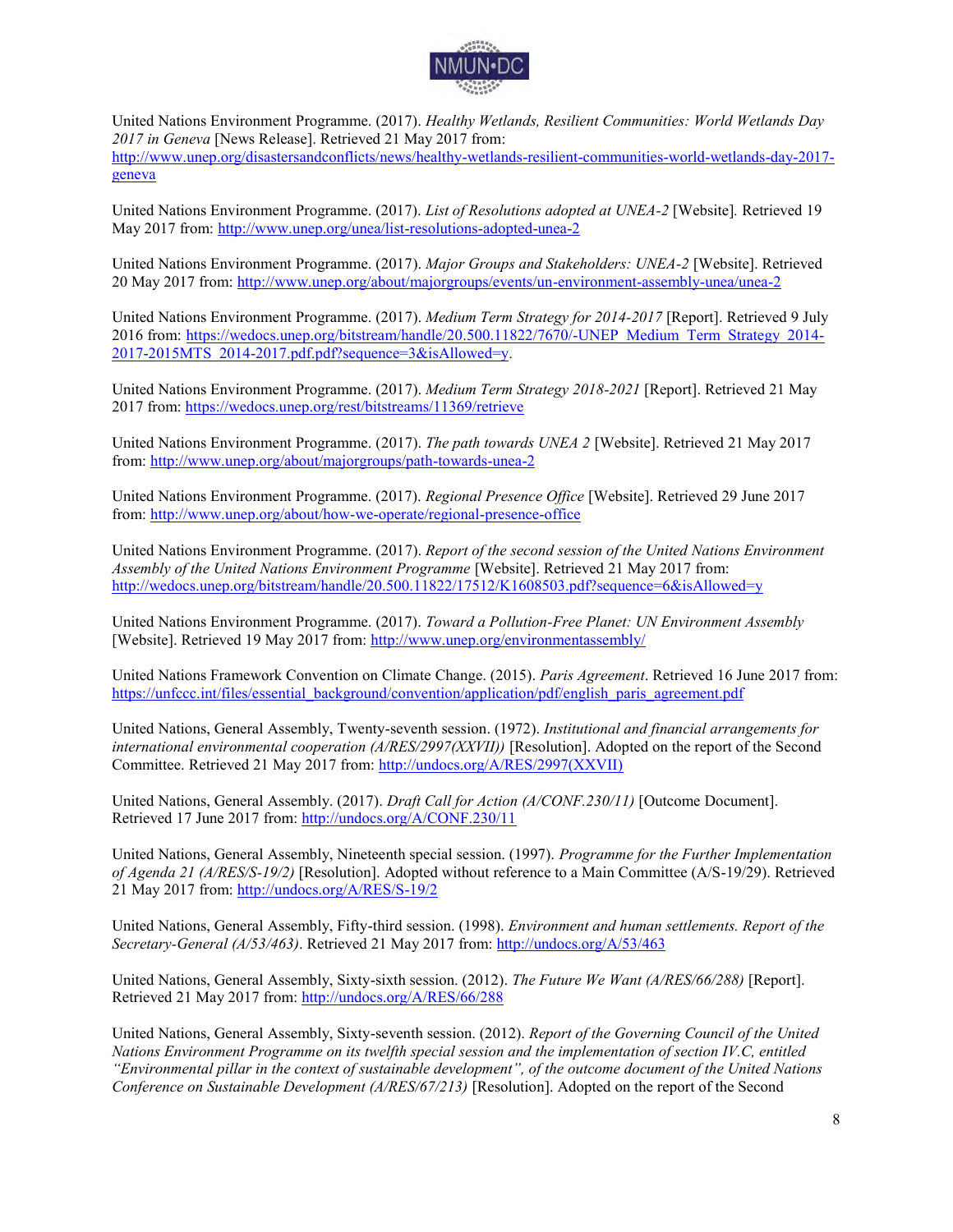

Committee (A/67/437/Add.7). Retrieved 21 May 2017 from:<http://undocs.org/A/RES/67/213>

United Nations, General Assembly, Seventieth session. (2015). *Transforming our world: the 2030 Agenda for Sustainable Development (A/RES/70/1) [Resolution]*. Retrieved 21 May 2017 from[: http://undocs.org/A/RES/70/1](http://undocs.org/A/RES/70/1) 

United Nations, General Assembly, Sixty-seventh session. (2013). *Change of the designation of the Governing Council of the United Nations Environment Programme (A/RES/67/251)* [Resolution]. Adopted without reference to a Main Committee (A/67/784). Retrieved 21 May 2017 from:<http://undocs.org/A/RES/67/251> United Nations Radio. (2014, September 21). *No "Plan B" for climate action as no "Planet B"* [News Article]. Retrieved 29 June 2017 from: [http://www.unmultimedia.org/radio/english/2014/09/no-plan-b-for-climate-action-as](http://www.unmultimedia.org/radio/english/2014/09/no-plan-b-for-climate-action-as-no-planet-b/#.WVUadtOGOb8)[no-planet-b/#.WVUadtOGOb8](http://www.unmultimedia.org/radio/english/2014/09/no-plan-b-for-climate-action-as-no-planet-b/#.WVUadtOGOb8) 

United Nations System Chief Executive Board of Coordination. (2016). *United Nations Environment Programme* [Website]. Retrieved 21 May 2017 from:<http://www.unsceb.org/content/unep>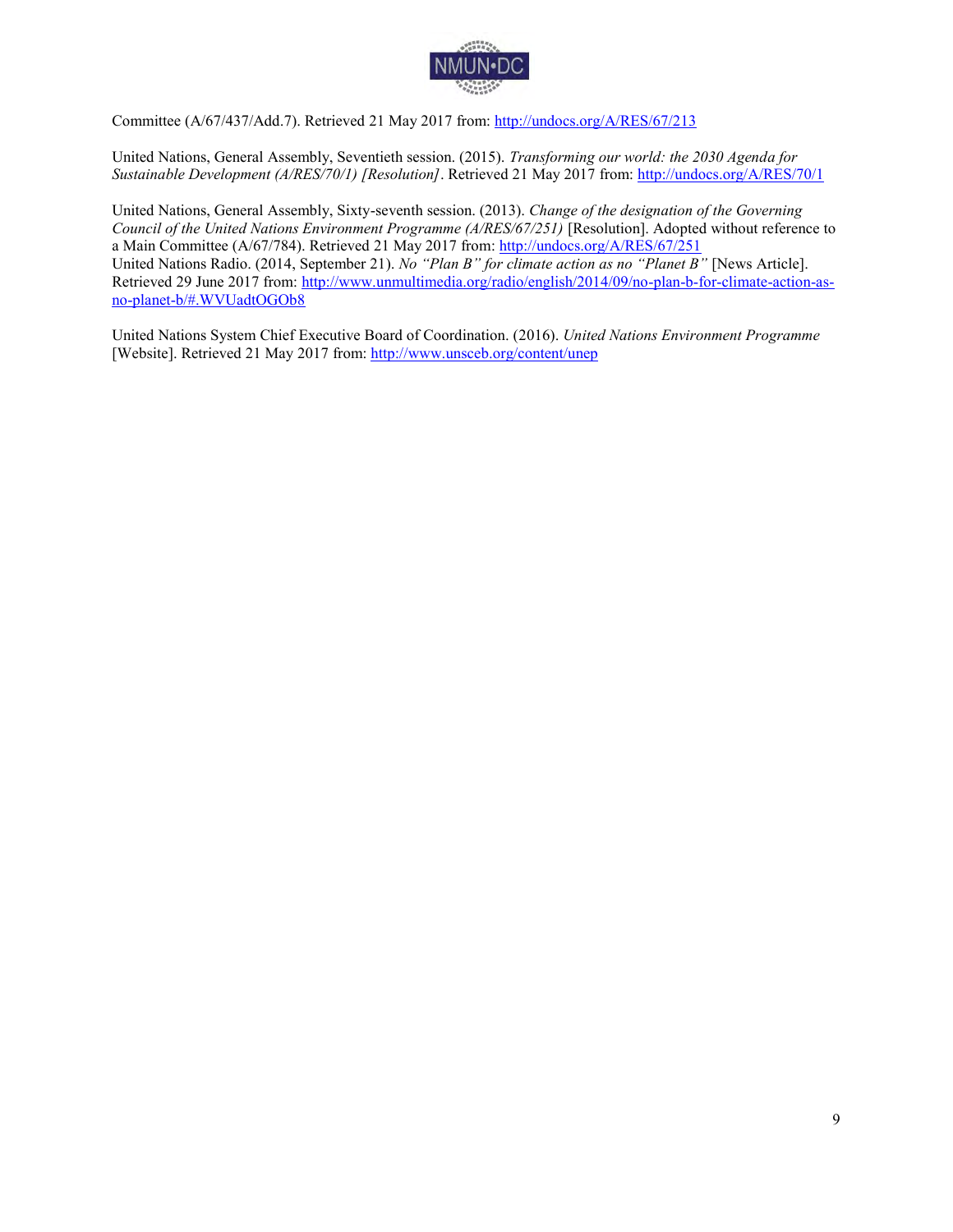

# **I. Protection of the Environment in Areas Affected by Armed Conflict**

*"The environment is a vital tool for building sustainable peace and respect for human rights. The need to protect it in the context of armed conflict is more urgent today than ever before."*<sup>80</sup>

#### *Introduction*

Since the inception of war, the environment has suffered as a silent victim of the effects of conflict.<sup>81</sup> The invention of the atom bomb and nuclear weaponry brought on fears of nuclear fallout, a devastating after affect that can last generations.<sup>82</sup> The Vietnam War brought about deep concerns regarding the use of chemical weapons on a large scale, including Agent Orange, which was a mixture of chemical defoliants meant to eliminate forest coverage in Vietnam and parts of Cambodia.<sup>83</sup> The United States led "Operation Ranch Hand" sprayed over 19 million gallons of herbicides over the forests and vegetation of 4.5 million acres of land in Vietnam, devastating plants, animals, and humans alike.<sup>84</sup> In the Iraq-Kuwait war in the 1990's, over 600 wells were lit on fire and some burned for over eight months, creating extreme and lasting damages to the local environment.<sup>85</sup>

The environment is not only damaged through the actions of humans during conflict. Exploitation of resources, including the extraction of timber, diamonds, oil, land, and water has been found to be a main casualty of 40% of internal conflicts, and, the desire to continue to do so can often be the reason that conflicts restart once peace agreements have been reached.<sup>86</sup> The international community has turned to the creation of multiple legal frameworks to protect the environment during conflict and has created partnerships to enact policies to preserve the environment during and after conflicts.<sup>87</sup> The United Nations (UN) Environment Assembly (UNEA), plays an important role in addressing environmental preservation during armed conflicts and continues to significantly contribute to the achievement of peace and security, as outlined with the *2030 Agenda for Sustainable Development*  $(2015).$ <sup>88</sup>

#### *International and Regional Framework*

The international community has recognized the importance of environmental protections through a series of treaties and conventions. Article 55 of the 1907 *Hague Convention IV* details that, during times of conflict, foreign forces have custody over, and also obligations to, protect their occupying territories, such as buildings, estates, and forests.<sup>89</sup> Furthermore, Article 35 and Article 55 of the *Additional Protocol I* to the 1949 *Geneva Convention* explicitly call for the prohibition of weapons of severe and wide spread environmental damages in times of conflict.<sup>90</sup> One of the first prominent conventions created by the UN system that focuses on protecting the environment was the *Stockholm Declaration* on 16 June 1972, which established the world's shared responsibilities in protecting the earth's resources.<sup>91</sup> As a result, the United Nations Environment Programme (UNEP), a critical organization within the UN system addressing environmental issues on a global scale, was created.<sup>92</sup> A decade later, the *Montreal Protocol on Substances that Deplete the Ozone Layer* (1987) was adopted, which was pivotal in calling Member States to action to specifically address the damage to the ozone layer.<sup>93</sup> The Protocol outlined severely harmful chemicals and established a fund for less developed Member States to eliminate their use as

<sup>80</sup> UNEP, *Top UN Official: Environmental Protection in War More Urgent Than Ever*, 2016.

<sup>81</sup> UNEP, *Working to Protect the Environment in Armed Conflict*, 2016.

<sup>82</sup> The Guardian, *Climate Threat from Nuclear Bombs*, 2006.

<sup>83</sup> History, *Agent Orange*, 2016.

<sup>84</sup> UNEP, *Working to Protect the Environment in Armed Conflict*, 2016.

 $^{85}$  Ibid.

<sup>86</sup> Europa.eu, *Environment is the "silent casualty" of armed conflict*.

 $87$  Ibid.

<sup>88</sup> UN-DESA, *United Nations Environment Assembly of UNEP*, 2017; INTERPOL and UNEP, *Environment, Peace, and Security: A Convergence of Threats*, 2016.

<sup>89</sup> ICRC, *Annex to the Convention: Regulations Respecting the Laws and Customs of War on Land.*

<sup>90</sup> UN General Assembly, *Protocol Additional to the Geneva Conventions of 12 August 1949, and Relating to the Protection of Victims of Non-International Armed Conflicts (Protocol II)*, 1977.

<sup>91</sup> UN General Assembly, *Stockholm Declaration*, 1971.

 $92$  Ibid.

<sup>93</sup> UNEP, *The Montreal Protocol on Substances that Deplete the Ozone Layer*, 2017.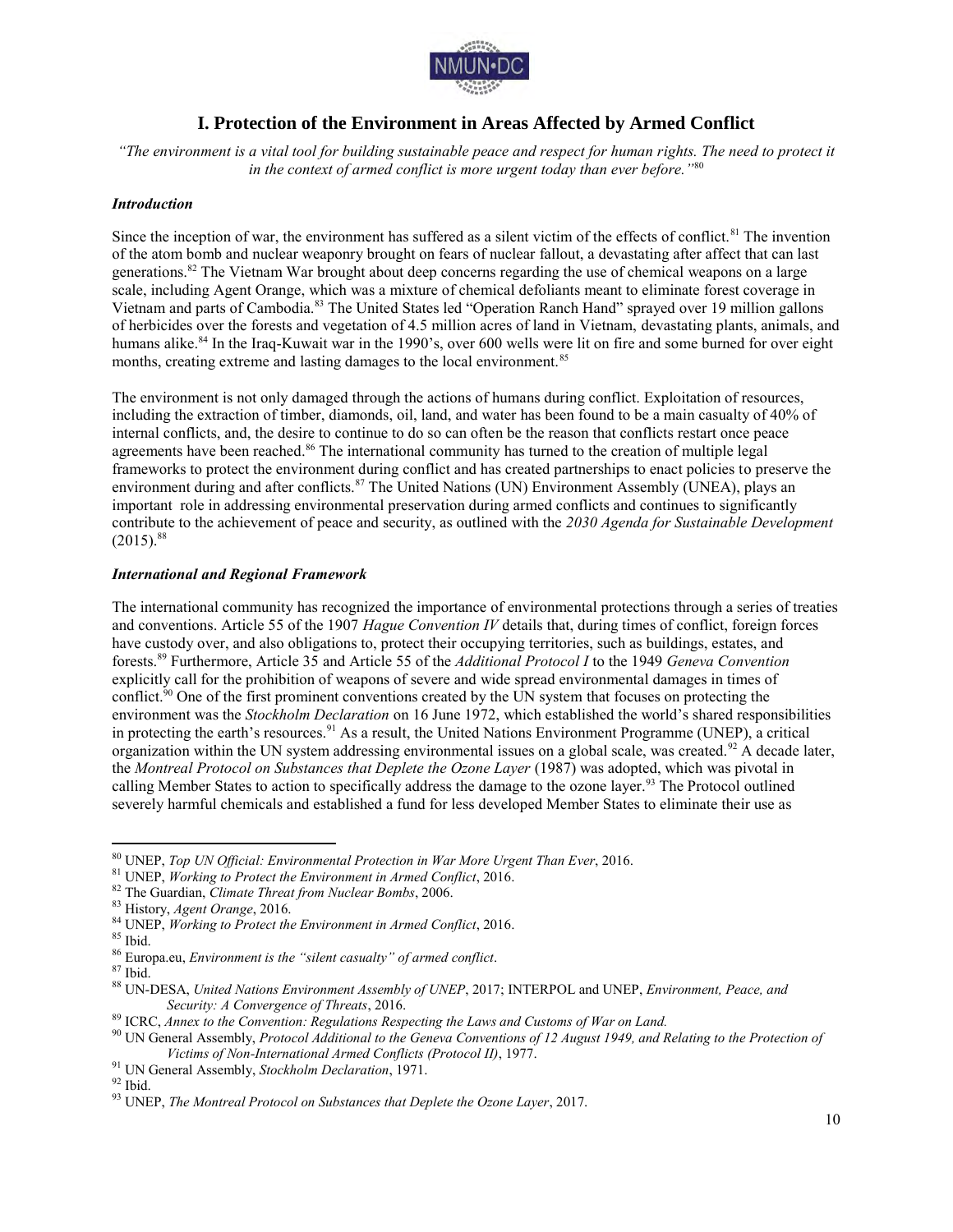

suggested by the Protocol.<sup>94</sup> Furthermore, the *UN Framework Convention on Climate Change* (UNFCCC) (1992), adopted during the Earth Summit in Rio de Janeiro, acknowledges Member States' right to development, while noting that Member States must be cautious regarding unnecessary pollution being released into the atmosphere and the harm it may cause to neighboring states.<sup>95</sup> A specific tool which developed from these principals is the International Committee of the Red Cross' "Guidelines for Military Manuals and Instructions on the Protection of the Environment in Times of Armed Conflict."<sup>96</sup> UNEA points to this manual as a guideline for Member States to use in military training concerning environmental protection during conflict.<sup>97</sup> However, even with these conventions, provisions, and global actions, some argue that legal protections for the environment during times of conflict remain insufficient.<sup>98</sup>

Renewed efforts to protect the environment reside with the sustainable development goals (SDGs), adopted by the General Assembly in September 2015.<sup>99</sup> The fulfillment of SDGs 2, 3, 6, 12, 13, 14, and 15, which highlight clean water, responsible management of resources, protection of flora and fauna, marine life, and tackling climate change, all share intimate ties with the environment.<sup>100</sup> SDG 16 is of particular importance as it addresses the need for global justice, peace, and strong institutions.<sup>101</sup> UNEA resolution 2/5 on the topic of fulfilling the SDGs, adopted during UNEA's second session (UNEA-2) in May 2016, reaffirms UNEA's commitment to the achievement of the SDGs and draws attention to addressing environmental issues in conflict.<sup>102</sup>

#### *Role of the International System*

Despite legal frameworks and protocols establishing precedence for the protection of the environment during conflict, implementing these rules has been difficult.<sup>103</sup> UNEP has been one of the most predominant actors enacting programs and promoting policies to protect the environment from damages caused during times of war.<sup>104</sup> UNEP has conducted over 20 post-conflict assessments since 1999 and has found that conflict poses devastating effects on the surrounding environment.<sup>105</sup> In response, UNEP developed the Disasters and Conflicts Program, which works to reduce threats to the environment and prevent harm to humans by examining and creating policies to reduce risk, emergency response during armed conflict, and post-conflict recovery.<sup>106</sup> From 2014 through 2015 the program has worked on environmental issues within Afghanistan, Cote D'Ivoire, the Democratic Republic of Congo, Haiti, Nigeria, Sudan, and South Sudan.<sup>107</sup> As the highest-level governing body of UNEP, UNEA has called upon multilateral agreements, Member States, and legal frameworks to be used to tackle specific issues regarding the environment.<sup>108</sup> Most recently, during UNEA-2, the body adopted resolution 2/15 on the topic of "protection of the environment in areas of armed conflict," which encourages Member States further implementing international environmental laws, strengthening domestic legislation concerning environmental consequences during conflicts. <sup>109</sup> The resolution also calls on the Executive Director of UNEP to work with governments, UN agencies, and civil society organizations to provide assistance to Member States that sustain environmental damage and degradation

 $\overline{a}$ <sup>94</sup> Ibid.

<sup>95</sup> UNFCCC, *The Convention*, 2014; *UN Framework Convention on Climate Change*, 1992.

<sup>96</sup> ICRC, *Guidelines for Military Manuals and Instructions on the Protection of the Environment in Times of Armed Conflict*, 1996.

<sup>97</sup> Ibid.

<sup>98</sup> Weir, *Armed conflict, environmental protection and the Sustainable Development Goals*, 2016.

<sup>99</sup> UNDP, *Sustainable Development Goals*, 2017.

<sup>100</sup> Weir, *Armed conflict, environmental protection and the Sustainable Development Goals*, 2016; UNDP, *Sustainable Development Goals*, 2017.

<sup>101</sup> UNDP, *Sustainable Development Goals*, 2017.

<sup>102</sup> UN-DESA, *United Nations Environment Assembly of UNEP*, 2017.

 $103$  Ibid.

 $^{104}$  Ibid.

<sup>105</sup> UNEP, *Environment and Legal Protection*.

<sup>106</sup> UNEP, *Protecting the Environment During Armed Conflict: An Inventory and Analysis of International Law*, 2009.

<sup>107</sup> UNEP, *Disasters and Conflict*.

<sup>108</sup> Federal Ministry for the Environment, Nature Conservation, Building, and Nuclear Safety, *Ministerial Outcome Document of the First Session of the United Nations Environment Assembly of the United Nations Environment Programme*, 2014.

<sup>109</sup> UNEA, *Protection of the Environment in areas affected by armed conflict*, 2016.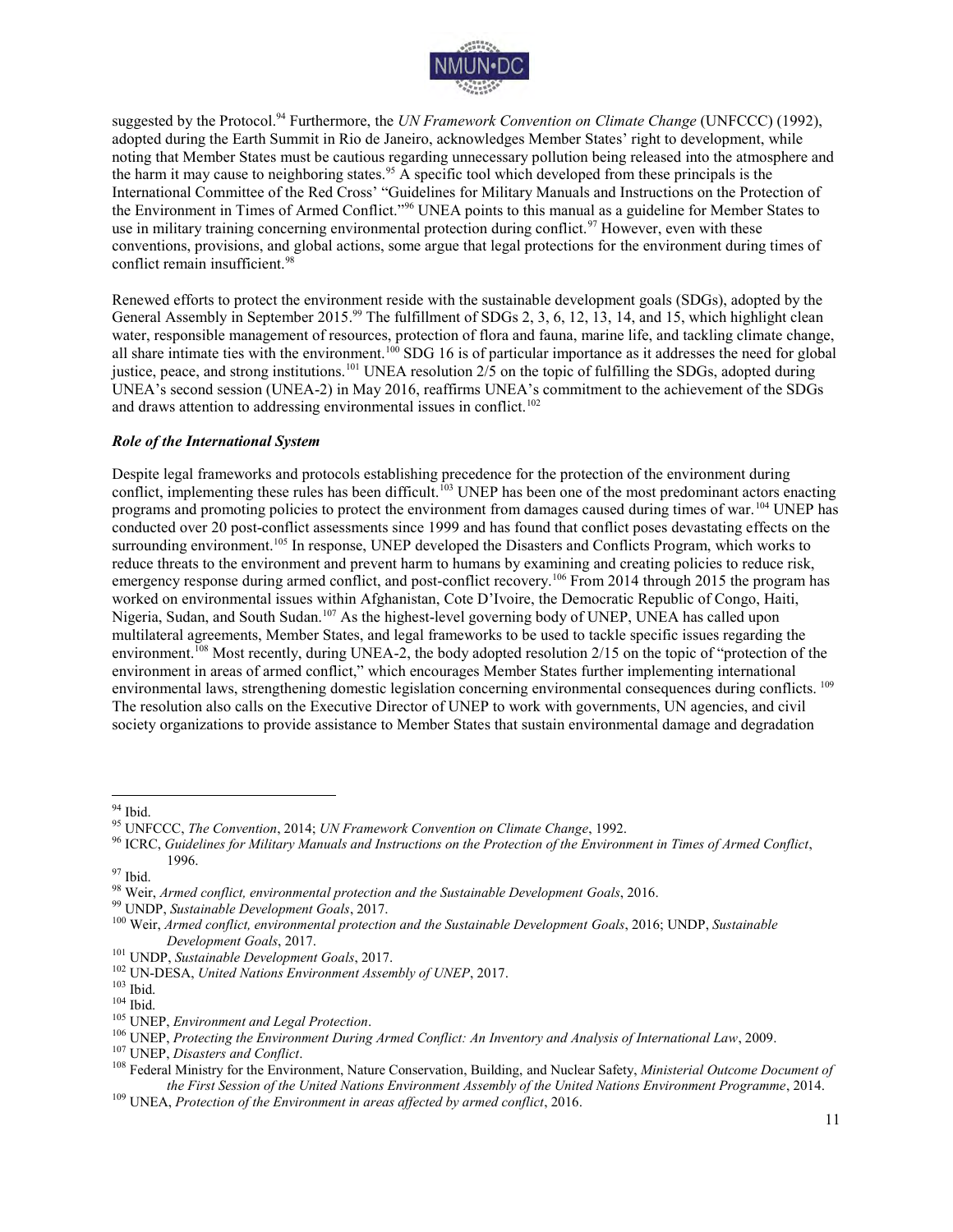

due to armed conflict.<sup>110</sup> UNEA specifically calls on assistance to be provided during post-conflict and recovery periods, with special attention to those with World Heritage sites.<sup>111</sup>

The UN General Assembly is another key actor in providing environmental protections during conflict. General Assembly resolution 44/228 adopted on 22 December 1989, entitled "United Nations Conference on Environment and Development," calls for Member States' intensified responsibility of managing domestic and foreign environmental resources during conflict.<sup>112</sup> Resolution 47/37 entitled "protection of the environment during times of armed conflict," adopted on 25 November 1992, reinforces signatories' further implementation of existing international legal frameworks, and encourages those who have not ratified to consider signing and adopting these treaties .<sup>113</sup> Moreover, strong partnerships within the UN system play a vital part in UNEA's work concerning the environment during times of peace and conflict. For example, a joint operation known as the UNEP/ United Nations Office of Humanitarian Affairs (OCHA) Environment Unit (JEU), which focuses on environmental emergency response and capacity building, provides logistical, technical, and programmatic support to Member States facing environmental crises, such as oil spills, toxic waste dumping, and environmental disasters stem from conflict.<sup>114</sup> Within the JEU is OCHA's Emergency Services Branch (ESB), which has been responding to environmental emergencies on 45 missions within the last five years.<sup>115</sup>

Civil society organizations (CSOs) also contribute immensely to the ability of the global community to develop policies and actions towards protecting the environment during times of conflict. The border wetlands between the Iran and Iraq were once teeming with biological life, and were a primary stop for many migratory bird species in the hot and dry region.<sup>116</sup> However, conflict between Iran and Iraq in the 1980's caused erosion and degradation of the marshes as troops dug dikes to drain stretches of land for troop movement.<sup>117</sup> The Gulf War and subsequent conflicts around the area in the 1990s and 2000s used similar practices, which depleted the marshes to 10% of their original land coverage.<sup>118</sup> After the marshes were given World Heritage status, initiatives by the government of Iraq began to attempt to restore the marshes, however, it has been CSOs, such as the Iraqi Civil Society Solidarity Initiative and Nature Iraq, that have mobilized resources to monitor the progress of this restoration and hold the government accountable.<sup>119</sup>

#### *The "Greening" of Peacekeeping Operations*

Since 1990, at least 17 UN peacekeeping missions caused exploitation of natural resources, and over the last 60 years 40% of conflicts have involved damages to natural resources.<sup>120</sup> The Security Council's Peacekeeping Operations (PKOs) play a unique role within the UN system as they are the only ground troops subject to dispatch by a UN organ to areas of conflict and post-conflict.<sup>121</sup> In 2012, UNEP produced a report discussing how UN peacekeeping operations affect and are affected by the natural environment.<sup>122</sup> The report highlighted specific measures the Security Council's PKO's have adopted to minimize their impact on the environment.<sup>123</sup> One example includes conducting environmental baseline studies to establish the health of the natural environment before PKO's commence.<sup>124</sup>

 $110$  Ibid.

<sup>111</sup> Ibid.

<sup>112</sup> UN General Assembly*, United Nations Conference on Environment and Development*, 1989.

<sup>113</sup> UN General Assembly, *Protection for the Environment during times of armed conflict (A/RES/47/37)*, 1992.

<sup>114</sup> UN OCHA, *Environnemental Emergencies*, 2017.

<sup>115</sup> UN OCHA, *Environnemental Emergencies*, 2017; UN OCHA, *Emergency Services Branch*, 2017.

<sup>116</sup> Sulaymaniah, *The Border Wetlands of Iran-Iraq: an Environmental Crisis with Regional Consequences*, 2017; Weert, War and the Environment: War can wreck landscapes and ecosystems as well as people, *World Watch Institute*, 2017.

<sup>117</sup> Weert, War and the Environment: War can wreck landscapes and ecosystems as well as people, *World Watch Institute*, 2017. <sup>118</sup> Ibid.

<sup>119</sup> Sulaymaniah, *The Border Wetlands of Iran-Iraq: an Environmental Crisis with Regional Consequences*, 2017; Weert, War and the Environment: War can wreck landscapes and ecosystems as well as people, *World Watch Institute*, 2017.

<sup>120</sup> UNDP, *Natural Resource Management in Transition Settings*, 2013.

<sup>121</sup> UNEP, *Greening the Blue Helmets: Environment, Natural Resources, and Peacekeeping Operations*, 2012, p. 9.

<sup>122</sup> Ibid.

 $123$  Ibid.

<sup>124</sup> Ibid, p. 19.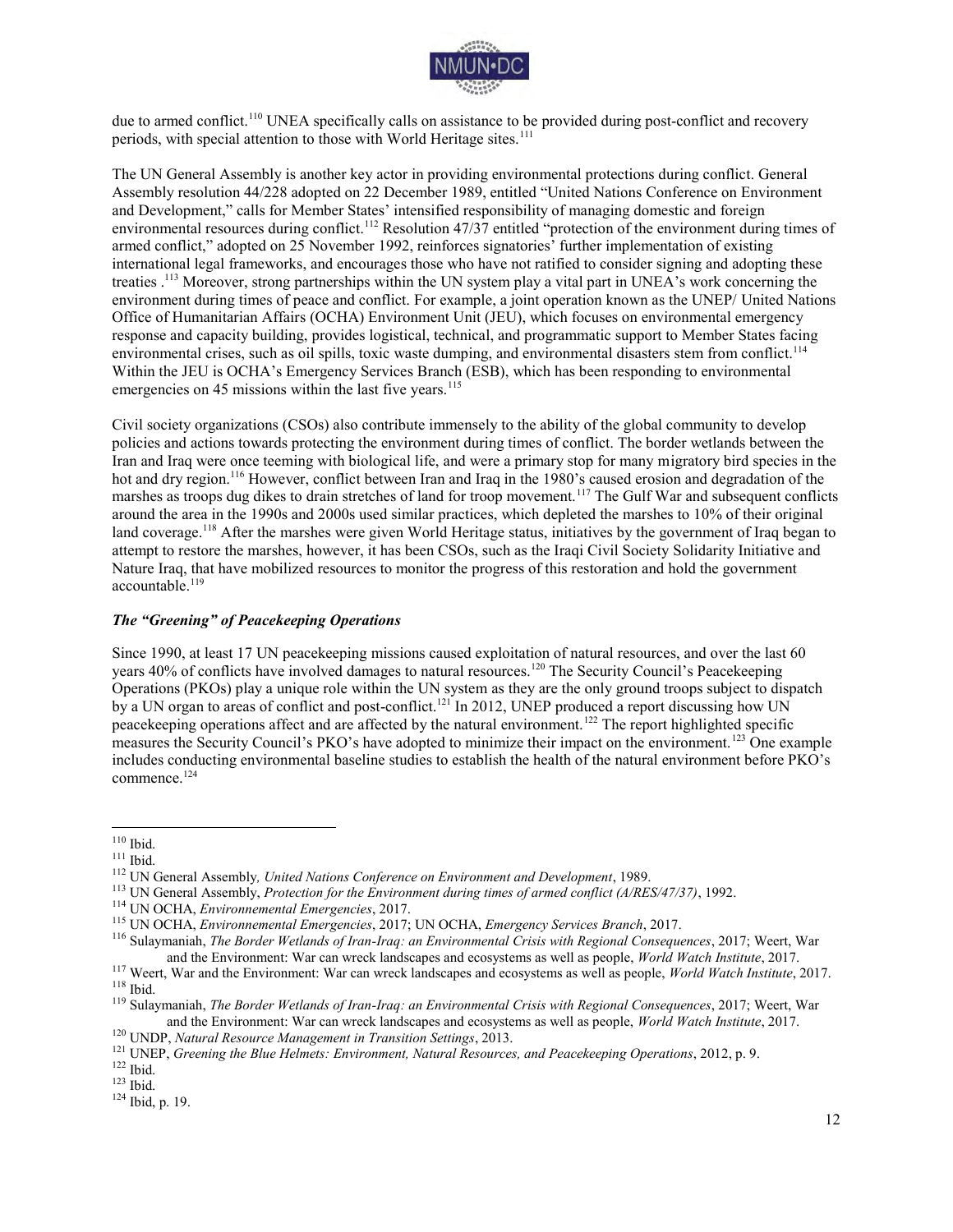

The operation in the Democratic People's Republic of Congo (DRC) has cost the UN \$11.6 billion and is mandated to prevent the illicit trade of resources, especially minerals.<sup>125</sup> The United Nations Organization Mission in Democratic Republic of the Congo (MONUSCO) has been criticized regarding peacekeeping troops using charcoal and timber for fuel, which contributed to deforestation in the region.<sup>126</sup> In 2010, the MONUSCO Special Representative to the Secretary-General decided that troops would no longer be allowed to use charcoal as a source of fuel, and in 2011 the Force Commander created Environmental Guidelines which included the recommendation to end the usage of firewood in all places where missions were taking place.<sup>127</sup> This case also highlights how partnerships between intergovernmental organizations can effectively combat harm to the environment during times of conflict.<sup>128</sup> The International Criminal Police Organization (INTERPOL) has been involved in the DRC as an enforcer of national and international treaties to support the rights of the environment.<sup>129</sup> INTERPOL, MONUSCO, and the DRC have worked together to combat gorilla smuggling, with MONUSCO operations airlifting endangered gorillas to safe sanctuaries.<sup>130</sup> This is in line with, and is just one example of the UN Department of Peacekeeping Operations and the Department of Field Support's (DFS) efforts to green peacekeeping operations to minimize carbon footprint during deployment.<sup>131</sup>

#### *Post-Conflict Environmental Management of Resources*

One large focus of protecting the environment affected by conflict is to plan for post-conflict management of resources that can keep conflicts from resurfacing or continuing at a smaller scale.<sup>132</sup> As part of the Environmental Peacebuilding initiative, increasing cooperation between Member States to tackle illicit smuggling of natural resources, strengthening the rule of law, and effectively reestablishing governance after the end of violence are some solutions highlighted by the policy brief.<sup>133</sup> Addressing resource depletion in Afghanistan is an excellent example of international cooperation.<sup>134</sup> A UNEP post-conflict assessment showed that as much as 80% of the Afghan population was affected by the poor conditions of the natural resources around them.<sup>135</sup> In reaction to this situation, the United States Agency for International Development funded the Afghanistan Conservation Corps (ACC), which initiated over 300 local projects to plant over five million trees.<sup>136</sup> UNEP also worked with the Afghan National Environmental Protection Agency to develop and implement policies and laws to promote sustainable resource recovery in the region.<sup>137</sup>

Additionally, women play a crucial role in managing natural resources pre and post conflict as they are often the primary providers of food, water, shelter, and fuel for families, which make them highly affected by changes in the availability of resources when conflict occurs and the environment is severely degraded.<sup>138</sup> A joint report with contributions from the United Nations Development Programme (UNDP), United Nations Entity for Gender Equality and the Empowerment of Women, United Nations Peacebuilding Support Office, and UNEP states that women often work on the land but are often barred from owning land and the decision making processes of resource management.<sup>139</sup> Women must be empowered and allowed to participate in resource management decisions as they are vital to understanding the needs of children and families of the land affected by conflict. <sup>140</sup> In Aceh, Indonesia, a conflict which lasted for over 40 years resulted in a massive depletion of agricultural resources.<sup>141</sup> In Aceh, only men

 $^{126}$  Ibid.

- $127$  Ibid.
- $128$  Ibid.
- <sup>129</sup> Ibid.
- $130$  Ibid.

<sup>&</sup>lt;sup>125</sup> Ibid, p. 37.

<sup>131</sup> Ibid, p. 8.

<sup>132</sup> UNDP, *Natural Resource Management in Transition Settings*, 2013.

<sup>133</sup> Environmental Peacebuilding, *Natural Resource Programming in Post-Conflict Situations*, 2014, p. 7.

<sup>&</sup>lt;sup>134</sup> UNEP, *From Conflict to Peacebuilding: The Role of Natural Resources and the Environment*, 2009, p. 23.

 $^{135}$  Ibid.

<sup>136</sup> Ibid.

<sup>137</sup> Ibid.

<sup>138</sup> UNEP et al., *Women and Natural Resources: Unlocking the Peacebuilding Potential*, 2013, p. 5; UNEP et al., *Women and Natural Resources: Unlocking the Peacebuilding Potential*, 2013, p. 7.

<sup>&</sup>lt;sup>139</sup> UNEP et al., *Women and Natural Resources: Unlocking the Peacebuilding Potential*, 2013, p. 5.

<sup>&</sup>lt;sup>140</sup> Ibid, p. 21.

<sup>141</sup> Ibid.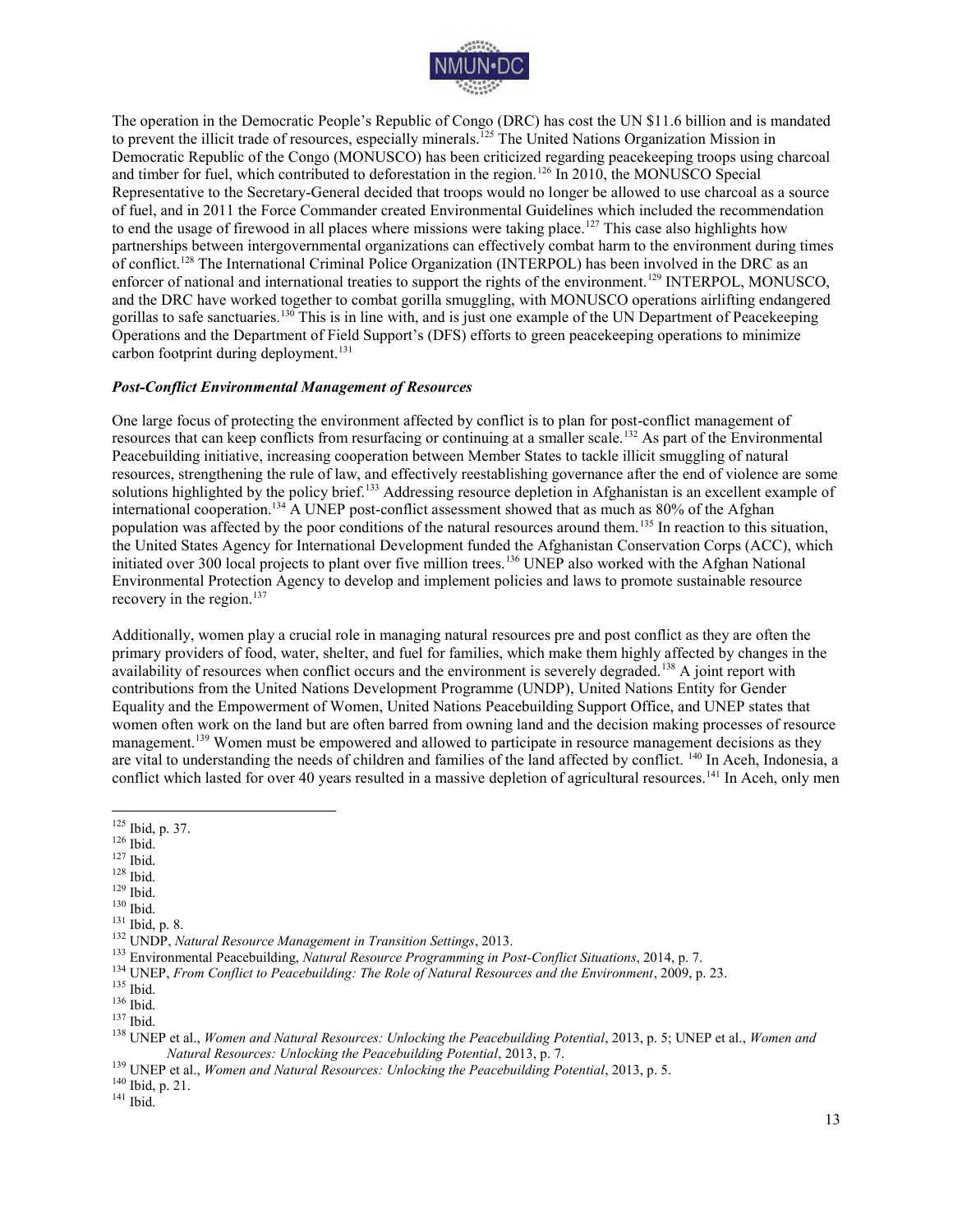

have the legal right to control and own cash crops.<sup>142</sup> This policy was particularly destructive as men were also the primary combatants in the conflict, and if they were killed, they often left behind women who would then become the head of the household.<sup>143</sup> However, with the partnership between the government of Aceh and the Australian Centre for International Agricultural Research, support was provided to women's agricultural groups to develop home gardens, allowing them to become more self-sufficient.<sup>144</sup> It serves as an example of how CSOs can contribute to enhancing the equity of resource management post conflict and how this in turn can help reduce the probability that conflict will reoccur due to resource scarcity.<sup>145</sup>

#### *Conclusion*

Conflicts can begin due to scarcity or mismanagement of resources, which can cause or exacerbate existing environmental issues and sometimes result in long lasting effects to the environment. However, through the UNEA's agenda setting and recommendations, the international community can, and does, come together to tackle environmental issues stemming from conflict by building partnerships, utilizing existing tools and mechanisms, and improving adherence to international legal instruments. UNEA's continued focus and work towards achieving the SDG targets will benefit the cause of finding solutions to protecting the environment during conflict as many of the SDGs cannot be achieved without addressing this critical issue.

# **Annotated Bibliography**

International Committee of the Red Cross. (1996). *Guidelines for Military Manuals and Instructions on the Protection of the Environment in Times of Armed Conflict* [Website]. Retrieved 19 April 2017 from: <https://www.icrc.org/eng/resources/documents/article/other/57jn38.htm>

*This document is cited as pivotal for providing guidelines on how to prepare military forces to become more environmentally friendly and sustainable. The manual is recommended by UNEP for Member States' reference in creating their rules for military practice. Delegates will benefit from learning about an important document that proposes solutions that UNEP and UNEA believe are important to follow and to take inspiration from for future policy recommendations.* 

International Police Organization and United Nations Environment Programme. (2016). *Strategic Report: Environment, Peace, and Security, A Converging of Threats*. Retrieved 20 July 2017 from: [https://wedocs.unep.org/bitstream/handle/20.500.11822/17008/environment\\_peace\\_security.pdf?sequence=1&isAll](https://wedocs.unep.org/bitstream/handle/20.500.11822/17008/environment_peace_security.pdf?sequence=1&isAllowed=y) [owed=y](https://wedocs.unep.org/bitstream/handle/20.500.11822/17008/environment_peace_security.pdf?sequence=1&isAllowed=y) 

*This report discusses the intersection that lies between security threats and the environment. It details various ways in which the environment is used to commit crimes that are harmful to the environment and humans at large. The Executive Summary lists INTRPOL and UN Environment's goals to address how natural resources can be abused during conflicts and how that abuse can continue the cycle of violence in an area. Delegates will find this document helpful in outlining the myriad of ways in which the environment can be abused during times of conflict and points to resolutions UNEA has made to address criminal activities involving the environment.* 

United Nations, General Assembly. (1949). *Protocol Additional to the Geneva Conventions of 12 August 1949, and Relating to the Protection of Victims of International Armed Conflicts (Protocol II).* Retrieved 2 July 2017 from: <https://treaties.un.org/doc/publication/unts/volume%201125/volume-1125-i-17512-english.pdf>

*These Additional Protocols are instrumental in the establishment of the rights of the environment during times of conflict. This is the first time the environment is explicitly stated as protected during times of violence. The protocol expresses the desire to preserve the natural environment from severe, long-term, and widespread damage. Delegates will find Articles 35 and 55 especially useful when building a foundation of knowledge for the way in which the international community has decided to set out legal frameworks for its protection.* 

 $\overline{a}$  $142$  Ibid.

<sup>143</sup> Ibid.

<sup>144</sup> Ibid.

<sup>145</sup> Ibid.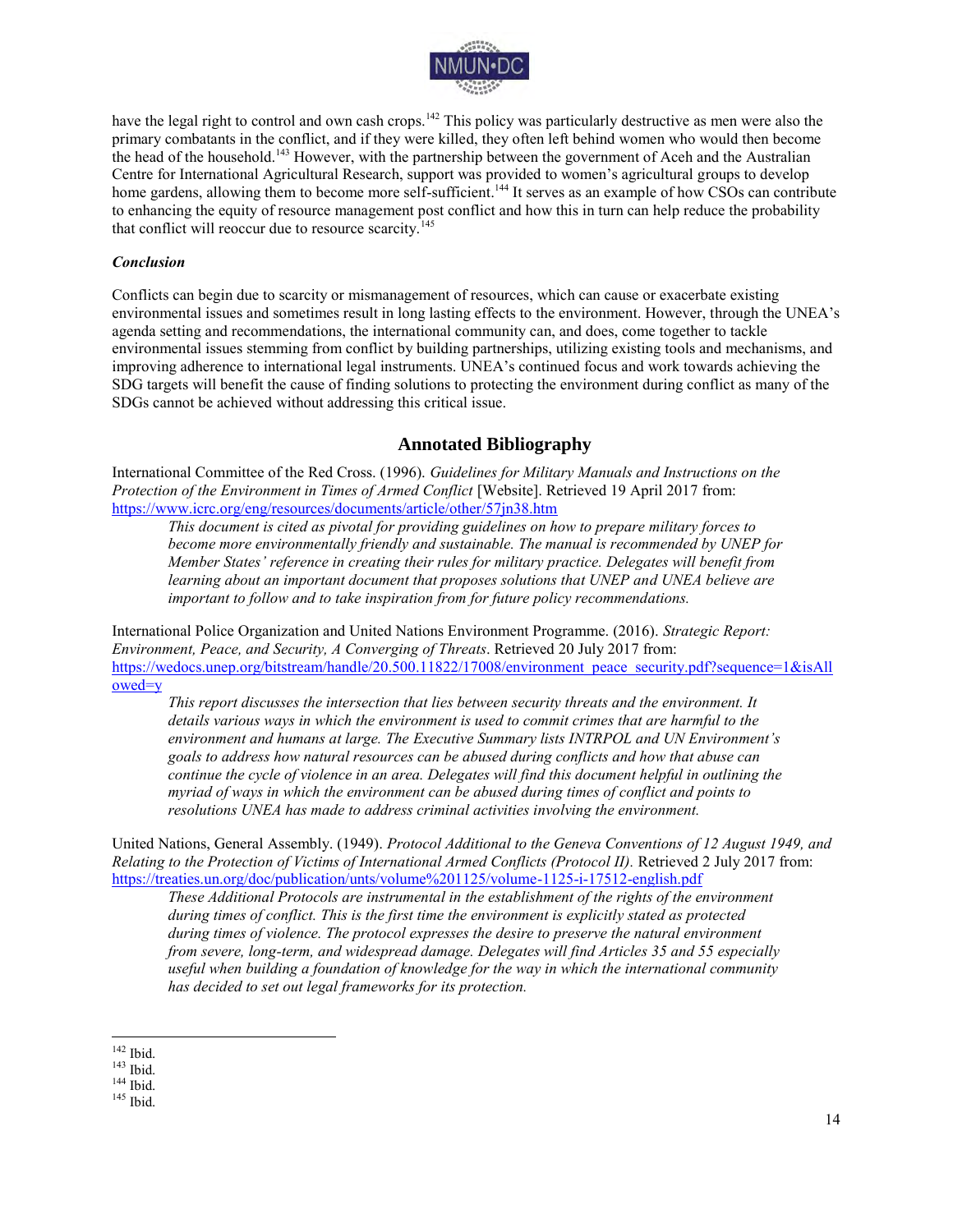

United Nations Environment Programme. (2009). *Protecting the Environment During Armed Conflict* [Report]. Retrieved 20 April 2017 from[: http://www.un.org/zh/events/environmentconflictday/pdfs/int\\_law.pdf](http://www.un.org/zh/events/environmentconflictday/pdfs/int_law.pdf)

*This report takes an in-depth look at international laws, including international environment law (IEL), international criminal law (ICL), international humanitarian law (IHL) and international human rights law (HRL), and their applicability to environmental degradation and protection during armed conflict. The document looks to find room for improvement in existing international environmental laws to seek out policy prescriptions, and also aims to promote increased use of international environmental law in post-conflict reconciliation. Delegates can use this report as a starting point to understanding how international law on multiple levels support the necessity of environmental protection.* 

United Nations Environment Programme. (2012). *Greening the Blue Helmets: Environment, Natural Resources, and UN Peacekeeping Operations* [Report]. Retrieved 3 July 2017 from:

http://www.un.org/en/events/environmentconflictday/pdf/UNEP greening blue helmets.pdf

*This report highlights the ways in which UN Peacekeeping troops and missions attempt to adhere to policies to keep their operations environmentally sustainable and responsible. Most of the reporting is from past practices with ideas for improvements provided. This is a great resource for delegates as the report provides valuable insights on how troops can concretely work to preserve the environment and overcome the challenges in post-conflict situation.* 

# **Bibliography**

Environmental Peacebuilding. (2014). *Natural Resource Programming in Post-Conflict Situations*. Retrieved 5 July 2017 from: [https://environmentalpeacebuilding.org/assets/Documents/LibraryItem\\_000\\_Doc\\_426.pdf](https://environmentalpeacebuilding.org/assets/Documents/LibraryItem_000_Doc_426.pdf) 

Europa.eu. (n.d.). *Environment is the "silent casualty" of armed conflict* [Website]. Retrieved 25 July 2017 from: <https://europa.eu/capacity4dev/unep/blog/environment-silent-casualty-armed-conflict>

Federal Ministry for the Environment, Nature Conservation, Building, and Nuclear Safety. (2014). *Ministerial Outcome Document of the First Session of the United Nations Environment Assembly of the United Nations Environment Programme*. Retrieved 5 July 2017 from:

[http://www.bmub.bund.de/fileadmin/Daten\\_BMU/Download\\_PDF/Europa\\_\\_\\_International/unea\\_ministerial\\_outco](http://www.bmub.bund.de/fileadmin/Daten_BMU/Download_PDF/Europa___International/unea_ministerial_outcome_document_en_bf.pdf) me\_document\_en\_bf.pdf

The Guardian. (2016. December 12). *Climate Threat from Nuclear Bombs*. Retrieved 25 July 2017 from: <https://www.theguardian.com/environment/2006/dec/12/nuclearindustry.climatechange>

History. (2016). *Agent Orange* [Website]. Retrieved 25 July 2017 from: [http://www.history.com/topics/vietnam](http://www.history.com/topics/vietnam-war/agent-orange)[war/agent-orange](http://www.history.com/topics/vietnam-war/agent-orange) 

International Committee of the Red Cross. (1996). *Guidelines for Military Manuals and Instructions on the Protection of the Environment in Times of Armed Conflict* [Website]. Retrieved 19 April 2017 from: <https://www.icrc.org/eng/resources/documents/article/other/57jn38.htm>

International Police Organization and United Nations Environment Program. (2016). *Strategic Report: Environment, Peace, and Security, A Converging of Threats*. Retrieved 20 July 2017 from: [https://wedocs.unep.org/bitstream/handle/20.500.11822/17008/environment\\_peace\\_security.pdf?sequence=1&isAll](https://wedocs.unep.org/bitstream/handle/20.500.11822/17008/environment_peace_security.pdf?sequence=1&isAllowed=y) [owed=y](https://wedocs.unep.org/bitstream/handle/20.500.11822/17008/environment_peace_security.pdf?sequence=1&isAllowed=y) 

Sulaymaniah, E. (2017). *The Border Wetlands of Iran-Iraq: an Environmental Crisis with Regional Consequences* [Website]. Retrieved 22 July 2017 from:<http://www.iraqicivilsociety.org/archives/7330>

United Nations, Division for Sustainable Development. (2017). United Nations Environment Assembly of UNEP [Website]. Retrieved 22 July 2017 from: <https://sustainabledevelopment.un.org/index.php?page=view&type=30022&nr=243&men>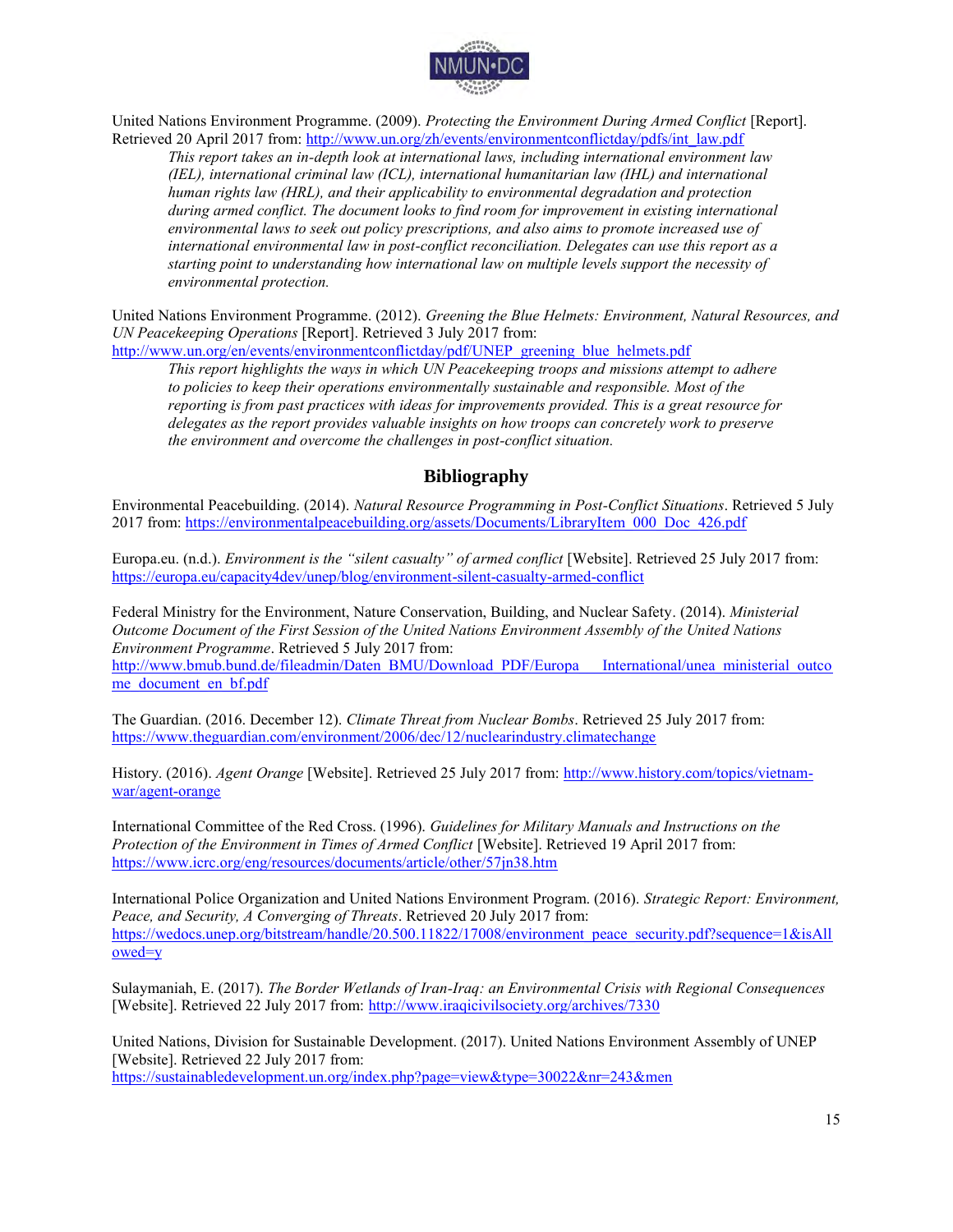

United Nations, General Assembly, Third session. (1948). *Universal Declaration of Human Rights (A/RES/217 A (III))*. Retrieved 2 July 2017 from:<http://www.un.org/en/documents/udhr/>

United Nations, General Assembly. (1976). *United Nations Convention on the Prohibitions of Military or any other use of Environmental Modification Techniques*. Retrieved 20 April 2017 from: [https://treaties.un.org/doc/Treaties/1978/10/19781005%2000-39%20AM/Ch\\_XXVI\\_01p.pdf](https://treaties.un.org/doc/Treaties/1978/10/19781005%2000-39%20AM/Ch_XXVI_01p.pdf) 

United Nations, General Assembly. (1979). *Additional Protocol I to the 1949 Geneva Conventions-Article 35(3) and Article 55(1).* Retrieved 29 April 2017 from: <https://treaties.un.org/doc/Publication/UNTS/Volume%201125/volume-1125-I-17512-English.pdf>

United Nations, General Assembly, eighty-fifth session. (1989). *United Nations Conference on Environment and Development (A/RES/44/228)* [Resolution]*.* Retrieved 22 July 2017 from:<http://undocs.org/A/RES/44/228>

United Nations, General Assembly, seventy-third session. (1992). *Protection of the environment in times of armed conflict (A/RES/47/37)* [Resolution]*. Retrieved 22 July 2017 from:* <https://undocs.org/A/RES/47/37>

United Nations, General Assembly. (2001). *Convention on Prohibitions or Restrictions on the Use of Certain Conventional Weapons which may be Deemed to be Excessively Injurious or the have Indiscriminate Effects*. Retrieved 19 April 2017 from:

[http://unog.ch/80256EDD006B8954/\(httpAssets\)/40BDE99D98467348C12571DE0060141E/\\$file/CCW+text.pdf](http://unog.ch/80256EDD006B8954/(httpAssets)/40BDE99D98467348C12571DE0060141E/$file/CCW+text.pdf)

United Nations Environment Assembly. (2016). *Protection of the Environment in relation to armed conflict*  [Resolution]. Retrieved 2 July 2017 from: [http://wedocs.unep.org/bitstream/handle/20.500.11822/11189/K1607252\\_UNEPEA2\\_RES15E.pdf?sequence=1&is](http://wedocs.unep.org/bitstream/handle/20.500.11822/11189/K1607252_UNEPEA2_RES15E.pdf?sequence=1&isAllowed=y) [Allowed=y](http://wedocs.unep.org/bitstream/handle/20.500.11822/11189/K1607252_UNEPEA2_RES15E.pdf?sequence=1&isAllowed=y)

United Nations Environment Programme. (n.d.). *Disasters and Conflict* [Website]. Retrieved 5 July 2017 from: <http://staging.unep.org/disastersandconflicts/>

United Nations Environment Programme. (n.d.). *Environment and Legal Protection* [Website]. Retrieved 5 July 2017 from:

[http://staging.unep.org/disastersandconflicts/Introduction/EnvironmentalCooperationforPeacebuilding/Environment](http://staging.unep.org/disastersandconflicts/Introduction/EnvironmentalCooperationforPeacebuilding/EnvironmentandLegalProtection/tabid/54592/Default.aspx) [andLegalProtection/tabid/54592/Default.aspx](http://staging.unep.org/disastersandconflicts/Introduction/EnvironmentalCooperationforPeacebuilding/EnvironmentandLegalProtection/tabid/54592/Default.aspx) 

United Nations Environment Programme. (2009). *From Conflict to Peacebuilding: The Role of Natural Resources and the Environment* [Report]. Retrieved 22 July 2017 from: http://postconflict.unep.ch/publications/pcdmb\_policy\_01.pdf

United Nations, Environment Programme. (2009). *Protecting the Environment during Armed Conflict: An Inventory and Analysis of International Law* [Report]. Retrieved 2 July 2017 from: [http://www.un.org/zh/events/environmentconflictday/pdfs/int\\_law.pdf](http://www.un.org/zh/events/environmentconflictday/pdfs/int_law.pdf)

United Nations Environment Programme. (2012). *Greening the Blue Helmets: Environment, Natural Resources, and UN Peacekeeping Operations* [Report]. Retrieved 3 July 2017 from: http://www.un.org/en/events/environmentconflictday/pdf/UNEP\_greening\_blue\_helmets.pdf

United Nations Environment Programme. (2016, November 3). *Top UN Official: Environmental Protection in War More Urgent Than Ever* [Press Release]. Retrieved 25 July 2017 from: [http://www.unep.org/newscentre/top-un](http://www.unep.org/newscentre/top-un-official-environmental-protection-war-more-urgent-ever)[official-environmental-protection-war-more-urgent-ever](http://www.unep.org/newscentre/top-un-official-environmental-protection-war-more-urgent-ever) 

United Nations Environment Programme. (2016). *Working to Protect the Environment in Armed Conflict* [Website]. Retrieved 5 July 2017 from: [https://medium.com/@UNEP/working-to-protect-the-environment-in-armed-conflict-](https://medium.com/@UNEP/working-to-protect-the-environment-in-armed-conflict-ce9aff1aa479)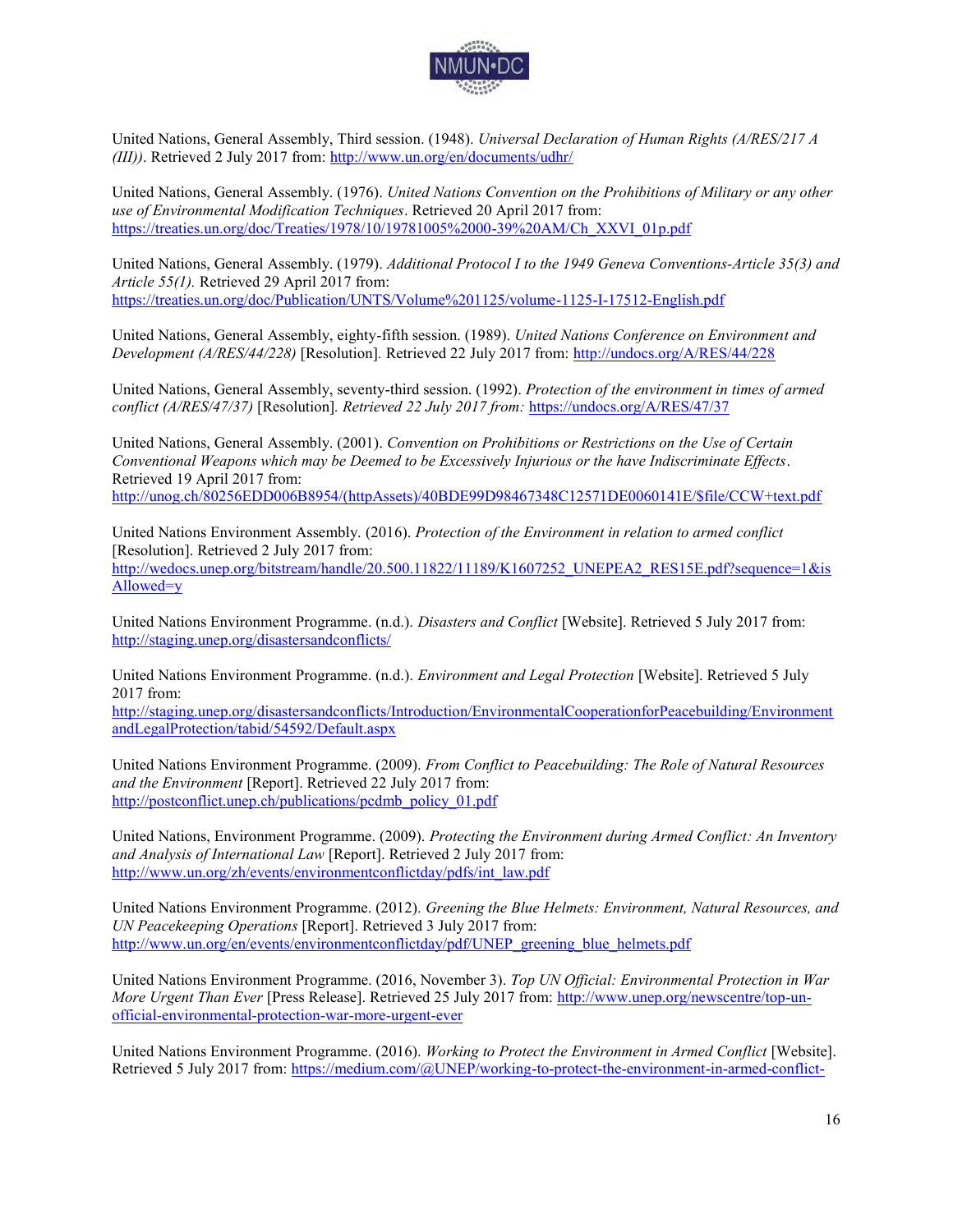

#### [ce9aff1aa479](https://medium.com/@UNEP/working-to-protect-the-environment-in-armed-conflict-ce9aff1aa479)

United Nations Development Programme. (2017). *Sustainable Development Goals* [Website]. Retrieved 22 July 2017 from: http://www.undp.org/content/undp/en/home/sustainable-development-goals.html

United Nations Environment Programme et al. (2013). *Women and Natural Resources: Unlocking the Peacebuilding Potential* [Report]. Retrieved 5 July 2017 from: <http://www.undp.org/content/dam/undp/library/crisis%20prevention/WomenNaturalResourcesPBreport2013.pdf>

United Nations Framework Convention on Climate Change. (2014). *The Convention* [Website]. Retrieved July 2, 2017 from: [http://unfccc.int/essential\\_background/convention/items/6036.php](http://unfccc.int/essential_background/convention/items/6036.php)

United Nations Office of Humanitarian Affairs. (2017). *Environmental Emergencies* [Website]. Retrieved 4 July 2017 from:<https://www.unocha.org/legacy/what-we-do/coordination-tools/environmental-emergencies>

Weert, S. (2008). War and the Environment: War can wreck landscapes and ecosystems as well as people. *World Watch Magazine* 21 (1). Retrieved 22 July 2017 from:<http://www.worldwatch.org/node/5520>

Weir, D. (2016). *Armed conflict, environmental protection and the Sustainable Development Goals* [Website]. Retrieved 2 July 2017 from: [https://newint.org/blog/2016/02/01/environmental-protection-and-the-sustainable](https://newint.org/blog/2016/02/01/environmental-protection-and-the-sustainable-development-goals/)[development-goals/](https://newint.org/blog/2016/02/01/environmental-protection-and-the-sustainable-development-goals/)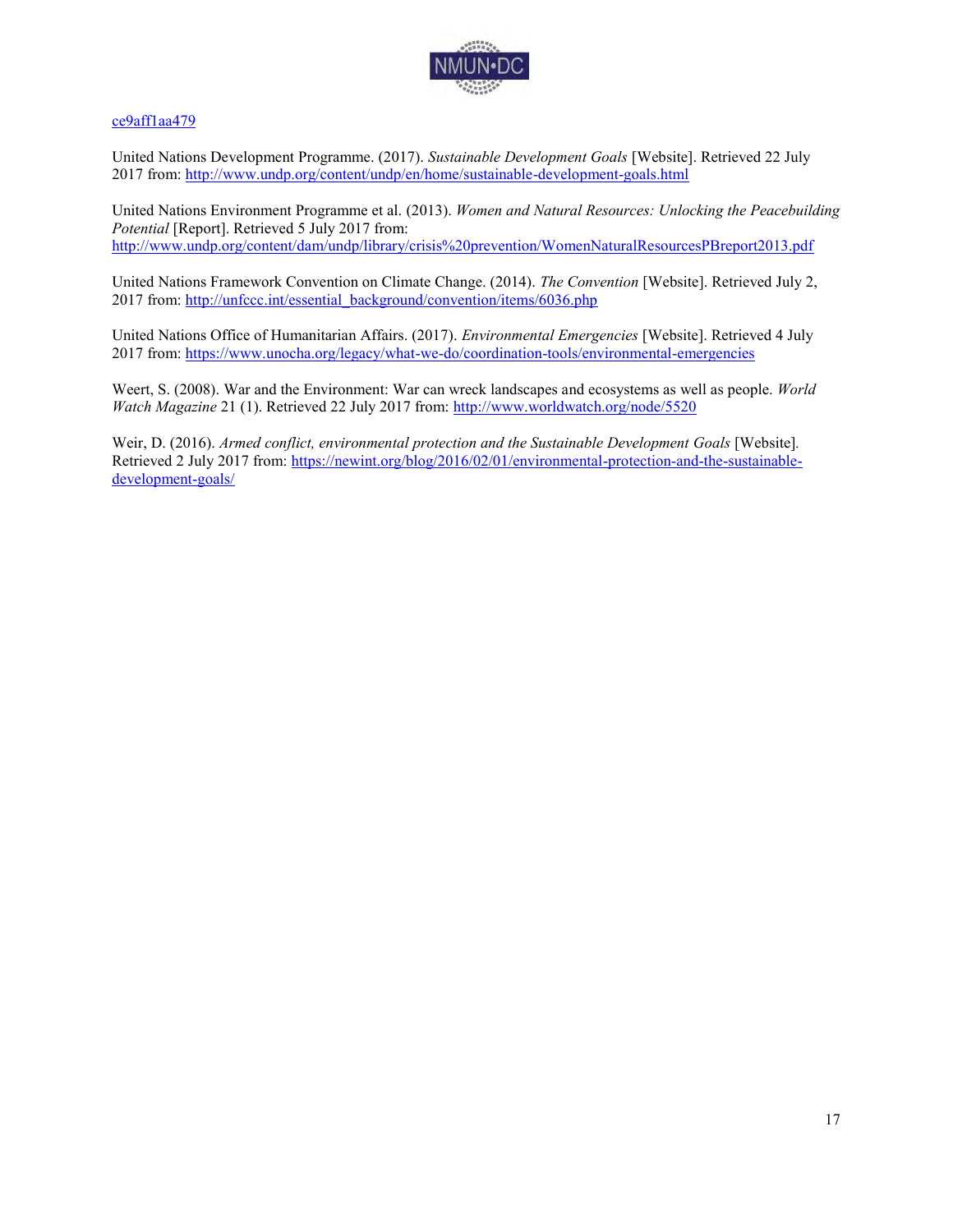

# **II. Safeguarding Our Oceans**

#### *Introduction*

The world's oceans cover 70% of the planet.<sup>146</sup> Marine resources from the oceans contribute around \$28 trillion to the global economy, therefore the conservation and sustainable uses of these resources are essential to sustaining life on earth.<sup>147</sup> However, the oceans face several threats, such as ocean acidification  $(OA)$ , overfishing, and eutrophication, which is an increase in coastal water deoxygenation due to the overflow of nutrients from terrestrial origins.<sup>148</sup> Additionally, from 1974 to 2013, biologically sustainable fish stock levels dropped from 90% to 69%, and as of 2016, only 19% of key biodiversity areas were protected.<sup>149</sup>

The United Nations Environment Assembly's (UNEA) authoritative agenda tackles several global ocean-related concerns, such as implementing the *Paris Agreement* (2015), safeguarding our oceans' ecosystems, promoting biodiversity, and preventing marine litter.<sup>150</sup> The UNEA's ocean agenda can be directly linked to the *2030 Agenda for Sustainable Development*. <sup>151</sup> In particular, Goal 14, regarding Life Below Water. Conservation and the sustainable use of the oceans, seas and marine resources was a common theme during the UNEA's second session (UNEA-2), where several resolutions were adopted regarding ocean sustainability and conservation.<sup>152</sup> The following background guide will address the importance of conservation and sustainable uses of our oceans and access the benefits of a blue economy, which are imperative to the health of our oceans, seas, marine resources, and the achievement of Sustainable Development Goals (SDGs).<sup>153</sup>

#### *International and Regional Framework*

There have been several international initiatives related to ocean conservation. In 1982, the *United Nations Convention on the Law of the Sea* (UNCLOS) was established in order to define the rights and responsibilities of each Member State regarding oceans, as discussed in article 235.<sup>154</sup> UNCLOS discusses exclusive economic zones, highly migratory species, safeguard implementations, continental shelf, and seabed rights while also addressing the obligations of land-locked states.<sup>155</sup> UNCLOS encourages Member States to pursue peaceful uses of the sea and marine scientific research and technology.<sup>156</sup> Meanwhile, it urges the protection of marine environments from the harmful effects of drilling, dredging, excavation, disposal of waste, and other related activities.<sup>157</sup> 10 years later, the *International Convention on Civil Liability for Oil Pollution Damage* was adopted in 1992, which assigns liability to ship owners regarding oil pollution produced by vessels*.* <sup>158</sup> Furthermore, the *Convention on Biological Diversity* (1992) created the foundation regarding financing, monitoring, training, and incentive measures that would be included in future international discussions on this topic.<sup>159</sup> As a result, during the Conference of Parties*,* a strategic plan to safeguard the biodiversity of our oceans was created, which included the Aichi Biodiversity Targets and regional action plans, such as the *North-East Atlantic* (1992), the *Convention for the Protection of the Marine Environment and the Coastal Region of the Mediterranean* (1995), and the *Wider Caribbean Region*. <sup>160</sup> The *Convention for the Protection of the Marine Environment of the North-East Atlantic* started implementing the North-

<sup>150</sup> UNEP, *About UNEA*, 2016.

<sup>146</sup> UN World Ocean Assessment, *World Ocean Assessment I*, 2016.

<sup>147</sup> UN ECOSOC, *Progress towards the Sustainable Development Goals*, 2016.

<sup>148</sup> UN General Assembly, *Transforming our world: the 2030 Agenda for Sustainable Development (A/RES/70/1)*, 2015; UN World Ocean Assessment, *World Ocean Assessment I*, 2016.

<sup>149</sup> UN ECOSOC, *Progress towards the Sustainable Development Goals*, 2016.

<sup>151</sup> UNEP, *Oceans and* seas, 2016.

<sup>152</sup> UNEP, *Oceans and* seas, 2016; UN General Assembly, *Transforming our world: the 2030 Agenda for Sustainable Development (A/RES/70/1)*, 2015.

<sup>153</sup> UN General Assembly, *Transforming our world: the 2030 Agenda for Sustainable Development (A/RES/70/1)*, 2015.

<sup>154</sup> *United Nations Convention on the Law of the Sea*, 1982.

 $155$  Ibid.

<sup>156</sup> Ibid.

<sup>157</sup> Ibid.

<sup>158</sup> IMO, *International Convention on Civil Liability for Oil Pollution Damage*, 1969.

<sup>159</sup> UNCED, *Convention on Biological Diversity*, 1992.

<sup>160</sup> Convention on Biological Diversity, *Strategic Plan for Biodiversity 2011-2020, including Aichi Biodiversity Target*; UNEP, *Marine plastic litter and microplastics*, 2016.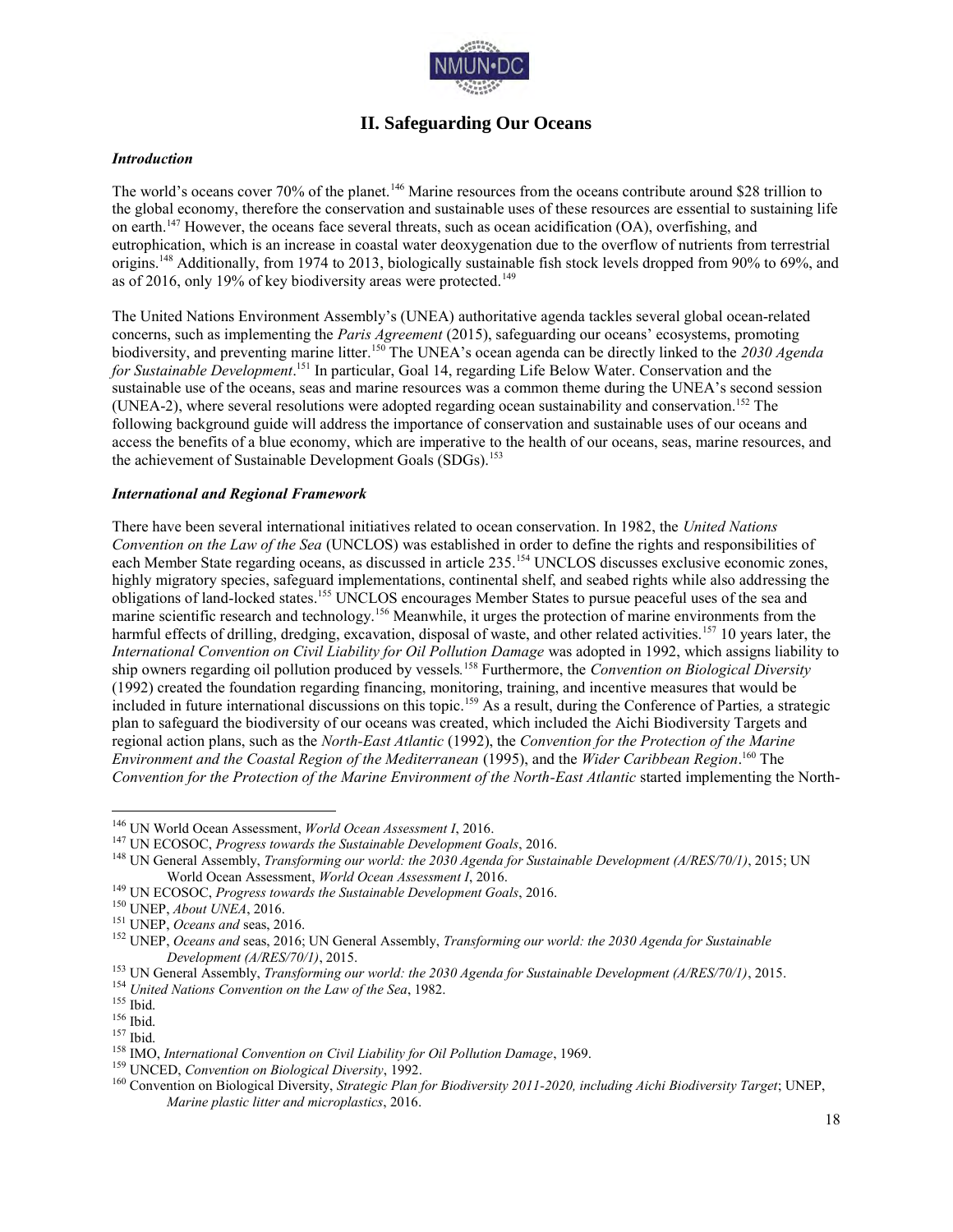

East Atlantic Environment Strategy (NEAES) in 1998 to improve upon current measures regarding pollution and the conservation of ecosystems and biological diversity.<sup>161</sup> Lastly, the *Paris Agreement* (2016) plays a vital role in the fulfillment of the SDGs by strengthening the global efforts to combat the threat of climate change and by recognizing the importance of all ecosystems, including our oceans, in the decision-making process for Member States. $162$ 

In 2000, the *United Nations Millennium Declaration* was adopted by the General Assembly during its fifty-fifth session.<sup>163</sup> The Millennium Development Goals (MDGs) were not fully achieved due to a lack of resources and an efficient monitoring and evaluation system.<sup>164</sup> Following the MDGs, the SDGs were established when the General Assembly adopted the *2030 Agenda for Sustainable Development* on 25 September 2015.<sup>165</sup> In this regard, goal 14 "conserve and sustainably use the oceans, seas and marine resources for sustainable development," focuses on 10 target goals which are directly linked to the process of safeguarding our oceans.<sup>166</sup> Target 14.1 states that by 2025 the international community will prevent and significantly reduce marine pollution.<sup>167</sup> Target 14.2 and target 14.21 aim to protect marine and coastal ecosystems from significant impacts by incorporating Economic Exclusive Zones (EEZs).<sup>168</sup> The SDGs provides a blueprint for the UN system's work for the next 15 years, and the UNEA's work is crucial to the achievement of a sustainable future.<sup>169</sup>

#### *Role of the International System*

During UNEA-2, hosted in Nairobi, Kenya in May 2016, the body addressed several global concerns regarding our oceans, including marine litter, microplastics, and coral reef management.<sup>170</sup> UNEA-2 produced 25 resolutions, three of which are related to the process of safeguarding our oceans.<sup>171</sup> UNEA resolution 2/10, "oceans and seas," urges UNEP's continued works through the Regional Sea Programme, including the implementation of the ecosystem approach, which enables the management of marine and coastal environments, coastal zoning and marine spatial planning.<sup>172</sup> It also requests that Member States continue their work towards SDG 14 and its interrelated targets.<sup>173</sup> Additionally, UNEA resolution 2/11, "marine plastic litter and microplastics," encourages assistance to be offered to small island states and developing countries (SIDS) to create sustainable marine ecosystems by managing marine litter and microplastics, and therefore moving towards a sustainable EEZ.<sup>174</sup> UNEA resolution  $2/12$ , "sustainable coral reefs management," strongly encourages Member States to participate in developing a comprehensive and sustainable management of coral reefs plan and place a priority on achieving the Aichi Biodiversity Target 10 on coral reefs.<sup>175</sup>

With the important emphasis on SDG 14, on 22 December 2015, the General Assembly adopted resolution 70/226 on "sustainable use of marine resources," which resulted in the Oceans Conference on 5-9 June 2017 in New York.<sup>176</sup> The conference brought together stakeholders, such as governments, intergovernmental organizations,

<sup>164</sup> UN DESA, *World Economic and Social Survey 2014/2015: Learning from national policies supporting MDG implementation (E/2015/50)*, 2015; UN ECOSOC, *Thematic evaluation of monitoring and evaluation of the Millennium Development Goals: lessons learned for the post-2015 era (E/AC.51/2015/3)*, 2015.

<sup>165</sup> UN General Assembly, *Transforming our world: the 2030 Agenda for Sustainable Development (A/RES/70/1)*, 2015.

 $\overline{a}$ <sup>161</sup> OSPAR, *Convention for the Protection of the Marine Environment of the North-East Atlantic*, 1998.

<sup>162</sup> COP 21, *Paris Agreement*, 2015.

<sup>163</sup> UN General Assembly, *United Nations Millennium Declaration (A/RES/55/2)*, 2000.

<sup>166</sup> Ibid.

<sup>167</sup> Ibid.

<sup>168</sup> Ibid.

<sup>169</sup> UN-DESA, *United Nations Environment Assembly of UNEP*, 2017.

<sup>170</sup> UNEP, *About UNEA*, 2016.

<sup>171</sup> UNEP, *Oceans and seas*, 2016.

 $172$  Ibid.

<sup>173</sup> Ibid.

<sup>174</sup> UNEP, *Marine plastic litter and microplastics*, 2016.

<sup>175</sup> UNEP, *Sustainable coral reefs management*, 2016.

<sup>176</sup> UN General Assembly, *United Nations Conference to Support the Implementation of Sustainable Development Goal:14 Conserve and sustainably use the oceans, seas, and marine resources for sustainable development (ARES/70/226)*, 2015; UN Ocean Conference, *About*, 2016.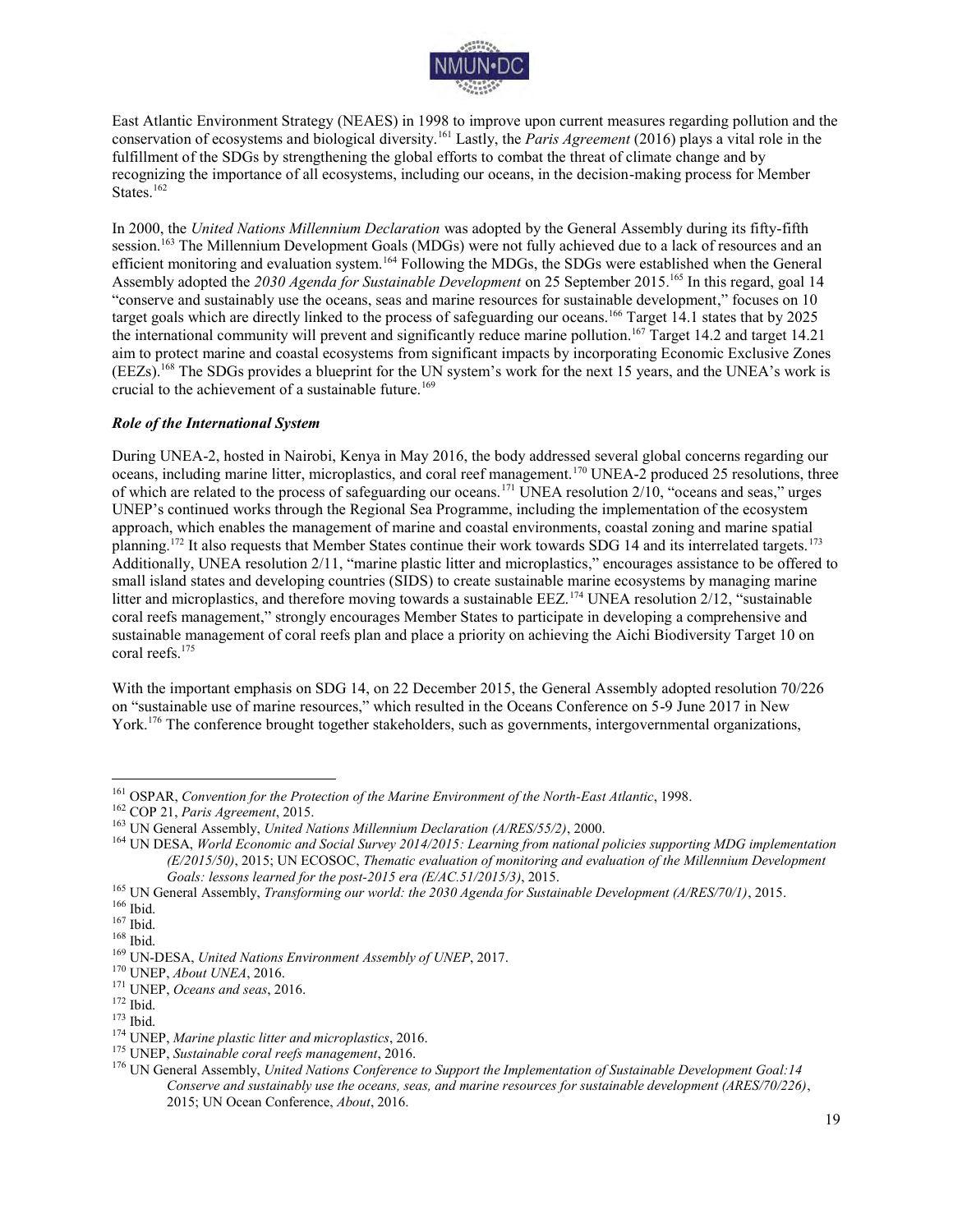

scientific and academic communities, the private sector, and philanthropic organizations.<sup>177</sup> The conference identified several ways to support the fulfillment of SDG 14 by addressing marine pollution, deep-sea science, financing the blue economy, strengthening ocean governance, rebuilding fisheries, ocean acidification, and other numerous key issues.<sup>178</sup> As a result, the conference produced outcome document "Our ocean, our future: call for action."<sup>179</sup> The draft calls for immediate action regarding the improvement of sustainable fisheries and the development of mitigation measures towards OA.<sup>180</sup> It also highlights the need for renewed efforts regarding the reduction of marine pollution and many other sustainable ocean concerns.<sup>181</sup>

Beyond the UNEA, other UN organs collaborate on issues related to ocean protection. The Food and Agriculture Organization (FAO) is a specialized UN agency that focuses on achieving food security.<sup>182</sup> In pursuit of SDG Goal 14, the FAO is dedicated to reducing hunger, alleviating poverty, and stimulating economic growth through fisheries and aquaculture.<sup>183</sup> "The State of Worlds Fisheries and Aquaculture," an FAO publication, plays a critical role in monitoring and reporting on targets relevant to FAO's mandate under SDG 14.<sup>184</sup> Along with these efforts, FAO has also addressed illegal, unregulated, and underreported (IUU) fishing with the *Agreement on Port State Measures to Prevent, Deter and Eliminate Illegal, Unreported and Unregulated Fishing*, which entered into force in.<sup>185</sup> Additionally, the Intergovernmental Oceanographic Commission of UNESCO (IOC-UNESCO), which advocates for international cooperation in marine research, services, and hazard mitigation, particularly in developing regions, was established in 1960.<sup>186</sup> The IOC-UNESCO has contributed to the management of marine resources by creating the Integrated Coastal Area Management systems, coral reef monitoring systems, and a marine spatial planning initiative.<sup>187</sup> Also, during the recent UN Ocean conference, the IOC-UNESCO was at the forefront in partnership dialogues and contributions to the "call for action" outcome document.<sup>188</sup>

Furthermore, there are several non-governmental organizations (NGOs), including the International Ocean Institute, which strives to educate the public on the topic of marine conservation by hosting training session and conducting research efforts around the world.<sup>189</sup> The International Union for the Protection of Nature (IUPN) focuses on species survival, environmental law, social and economic policy, ecosystem management, and education and communication.<sup>190</sup> IUPN works with local governments and policy makers, including the Biodiversity Assessment Unit, to advocate for the expansion of the Marine Protected Areas (MPAs), which are protected areas that allow marine life and their habitats to counter the effects of human activities.<sup>191</sup> Ultimately, the continued collaboration and work between civil society and the UNEA is critical in order to make significant strides towards the sustainable use of our oceans.

#### *Conservation and Sustainable Use of Oceans*

Around 40% of our world's oceans are affected by human activities, which include pollution, overfishing, and depletion of coastal habitats.<sup>192</sup> There have been several initiatives implemented to conserve our oceans by creating sustainable fisheries and promoting small-scale fisheries.<sup>193</sup> Sustainable fisheries management underlines the best sustainable practices of fisheries and practical management strategies.<sup>194</sup> These plans make small-scale fisheries

<sup>183</sup> FAO, *Sustainable Development Goals*, 2017.

 $^{\rm 185}$  Ibid.

- <sup>187</sup> Ibid.
- <sup>188</sup> UNESCO, *United Nations Ocean Conference*, 2017.
- <sup>189</sup> International Ocean Institute, *IOI Vision, Mission, and Goals*.
- <sup>190</sup> International Union for the Protection of Nature, *About*, 2017.
- <sup>191</sup> International Union for the Protection of Nature, *Explore our Work*, 2017; Our Ocean, *Marine Protected Areas*, 2017.

<sup>193</sup> UN General Assembly, *Sustainable Fisheries*, 2014.

 $^{194}$  Ibid.

 $\overline{a}$ <sup>177</sup> UN Ocean Conference, *About*, 2016.

<sup>178</sup> Ibid.

<sup>179</sup> UN General Assembly, *Our ocean, our future: call for action*, 2017; UN General Assembly, *Draft call for action*, 2017.  $180$  Ibid.

 $181$  Ibid.

<sup>182</sup> FAO, *About FAO*, 2017.

<sup>184</sup> FAO, *The State of the Worlds Fisheries and Aquaculture*, 2016.

<sup>186</sup> UNESCO, *About the Intergovernmental Oceanographic Commission (ICO)*, 2017.

<sup>192</sup> UN General Assembly, *Transforming our world: the 2030 Agenda for Sustainable Development (A/RES/70/1)*, 2015.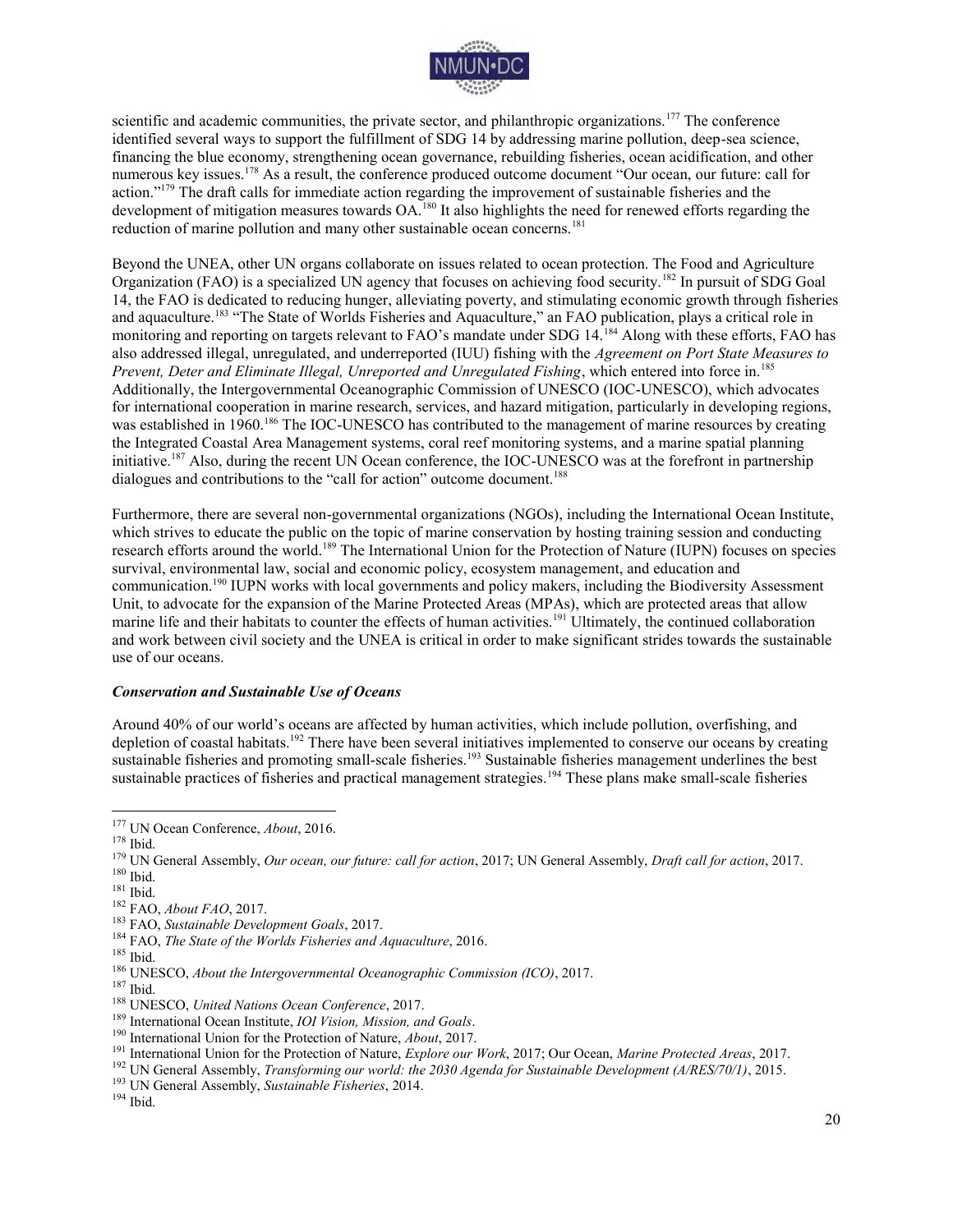

effective by enabling participants' access to marine resources and by improving socio-economic levels.<sup>195</sup> There are several establishments that provide initiatives in curbing these international dilemmas.<sup>196</sup> The Ocean Foundation formed the World Ocean Initiative, which provides funding, research, and consulting.<sup>197</sup> The Ocean & Climate Platform was created by an alliance of NGOs and research institutes with the support of IOC-UNESCO.<sup>198</sup> One of the platforms' focal points is ecosystem resilience and the importance of MPAs, which are a viable counter reaction to the declining rates in biodiversity and fish stocks.<sup>199</sup> One of the contributing members to the platform is Mission Blue Alliance, whose research found that only 5.1% of the world's oceans are MPAs.<sup>200</sup> By the year 2030, Mission Blue seeks to increase that percentage to 30% by creating "Hope Spots," their term for MPAs.<sup>201</sup> The Mission Blue alliance is currently performing case studies regarding their Hope Spot initiative, MPAs, and the implementation in the Balearic Islands and the Gulf of California to boost ocean resource regeneration.<sup>202</sup> Moreover, the Ocean Acidification International Coordination Centre, established by the International Atomic Energy Agency, hosts capacity building workshops for policymakers, the scientific community, and the general public to address OA.<sup>203</sup>

#### *The Blue Economy*

According to UNEP, "blue economy" is a socio-economic model that elevates sustainable development with a focal emphasis on the world's oceans to improve participating member's food security and social equity.<sup>204</sup> Blue economy also assists in curbing environmental risks and ecological insufficiencies.<sup>205</sup> In 2016, the *Abu Dhabi Declaration* recognized the blue economy model as a vital tool in the promotion towards sustainable development, poverty relief, and climate change mitigation.<sup>206</sup> The blue economy model was initially addressed in support of the livelihood of SIDS, as most SIDS fisheries account for 10% of their GDP and over 50% of their exports.<sup>207</sup> In the Seychelles, the implementation of a blue economy was put into place to achieve economic diversification, high-value jobs, food security, and to sustainably manage and protect the marine environment.<sup>208</sup> During the drafting process of the Seychelles' EEZ, the government's objective was to allocate 30% of the EEZ to MPAs.<sup>209</sup> In addition, during a community-based case study in Madagascar, processes were implemented that allow for the sustainable use of small-scale fisheries by establishing MPAs and locally-managed marine areas (LMMAs).<sup>210</sup> As a result, the LMMA network in the southwest region of Madagascar has been integrated into 85 fishing villages, which includes approximately 60,000 people.<sup>211</sup> For the exponential success of blue economy, it is vital to enhance reliable and inclusive knowledge bases that are complemented by resources, tangible goals, and an effective monitoring process.<sup>212</sup>

#### *Conclusion*

Oceans are one the world's largest and greatest resources, and despite all overarching efforts toward the sustainable use of our oceans, seas, and marine resources, many challenges remain.<sup>213</sup> When the UN included SDG 14 in the 2030 Agenda, safeguarding our oceans was highlighted as a priority.<sup>214</sup> While the UNEA's contributions to

 $\overline{a}$ 

 $209$  Ibid.

<sup>195</sup> UN Ocean Conference, *Call for Action*, 2016.

<sup>196</sup> The Ocean Foundation, *World Ocean*.

<sup>197</sup> Ibid.

<sup>198</sup> Ocean & Climate Platform, *About us*, 2017.

<sup>199</sup> Ibid.

<sup>200</sup> Mission Blue: Sylvia Earle Alliance, *About us*, 2017.

 $^{201}$  Ibid.

<sup>202</sup> Mission Blue: Sylvia Earle Alliance, *Hope Spot Case Studies*, 2016.

<sup>203</sup> IAEA, *What is ocean acidification?*, 2010; LEMONSEA, *Ocean acidification*.

<sup>204</sup> UNEP, *Blue Economy: Sharing Success Stories to Inspire Change*, 2015, p. 10; UNCTAD, *The Oceans Economy: Opportunities and Challenges for Small Island Developing States*, 2014, p. 2.

<sup>205</sup> Ibid.

<sup>206</sup> UNEP, *Blue Economy: Sharing Success Stories to Inspire Change*, 2015, p. 9; ADSW, *Abu Dhabi 2016 Blue Economy Declaration*, 2016.

<sup>207</sup> UNEP, *Green Economy in a Blue World: Synthesis Report*, 2012.

<sup>208</sup> UNEP, *Blue Economy: Sharing Success Stories to Inspire Change*, 2015, p. 18.

<sup>210</sup> Ibid, p. 37.

 $211$  Ibid.

<sup>212</sup> Ibid, p. 42.

<sup>213</sup> UN ECOSOC, *Progress towards the Sustainable Development Goals*, 2016.

<sup>214</sup> UN General Assembly, *Transforming our world: the 2030 Agenda for Sustainable Development (A/RES/70/1)*, 2015.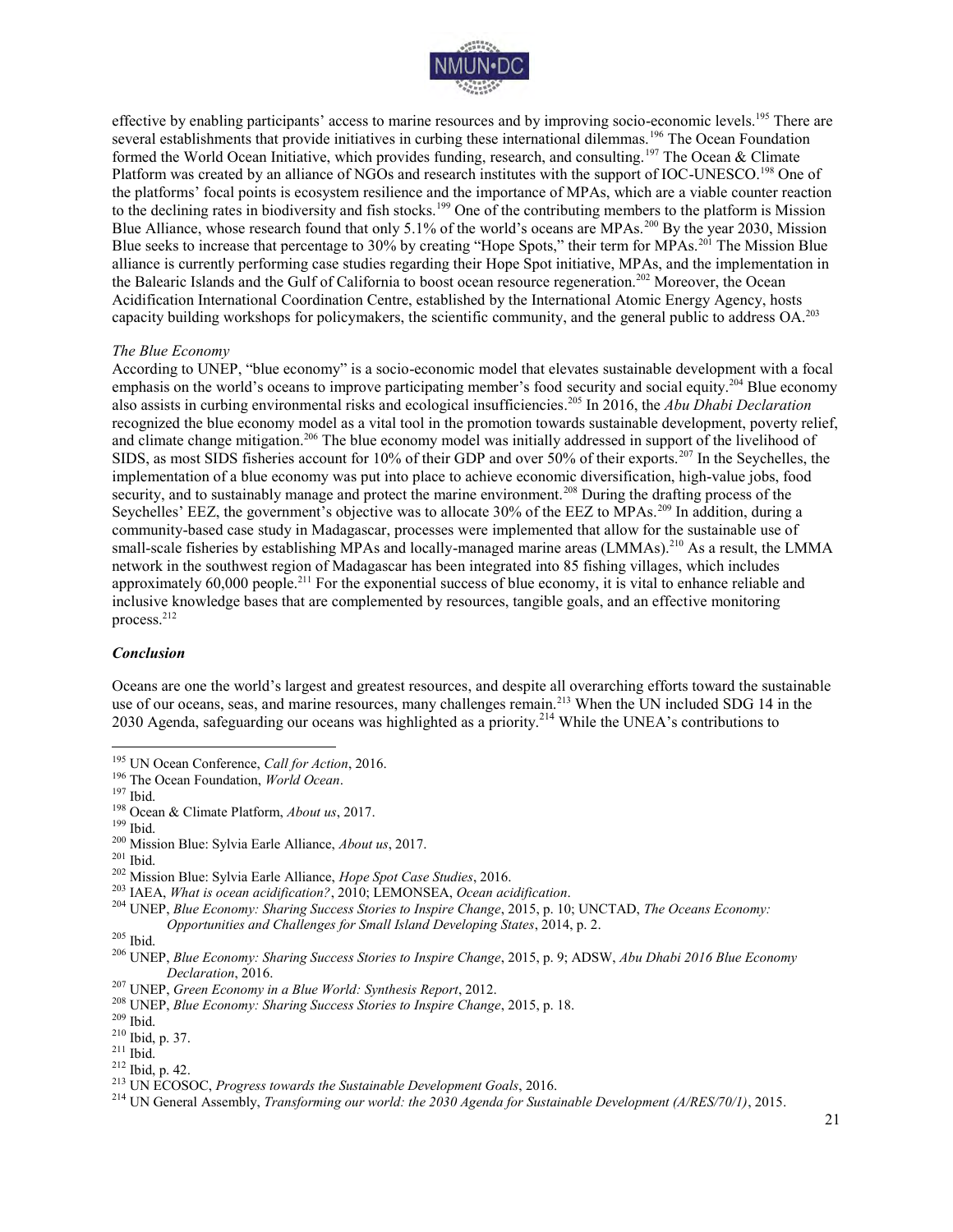

safeguarding our oceans are significant, it will take international cooperation among Member States, intergovernmental organizations, international financial institutions, NGOs, civil society organizations, scientific academic institutions, and the private sector to create further progress towards the conservation and sustainable use of our oceans, seas, and marine resources.<sup>215</sup> However, with the continual efforts of the UNEA and the international community, the improvement of the conservation and sustainable uses of our oceans are attainable.

# **Annotated Bibliography**

United Nations Conference on Trade and Development. (2014). *The Oceans Economy: Opportunities and Challenges for Small Island Developing States* [Report]. Retrieved from 18 May 2017 from: http://unctad.org/en/PublicationsLibrary/ditcted2014d5\_en.pdf

*This report highlights the important relationship between SIDS and the blue economy, and how they relate to one another. The opportunities and challenges SIDS face while implementing the oceans economy model are discussed. The blue economy addresses, the trade and development agenda, relations to fisheries, aquaculture, tourism and several other related topics. It will be important for delegates to be familiar with the emerging concept of a blue economy as it will be often referenced throughout the delegates research.* 

*United Nations Convention on the Law of the Sea*. (1982). Retrieved 22 April 2017 from: [http://www.un.org/depts/los/convention\\_agreements/texts/unclos/unclos\\_e.pdf](http://www.un.org/depts/los/convention_agreements/texts/unclos/unclos_e.pdf)

*UNCLOS was created to form parameters for all uses of the oceans and ocean resources. It underlines Member States' rights and responsibilities regarding the usage of our oceans. UNCLOS also discusses a state's sovereignty over territorial waters, continental shelf and the importance of sustaining ocean resources. Meanwhile, addressing important guidelines for economically exclusive zones, which can be directly related to ocean conservation. The Convention will be an important source for the delegates while performing their research regarding the frameworks of conservation and the sustainable use of our ocean.* 

United Nations Environment Programme. (2015). *Blue Economy: Sharing Success Stories to Inspire Change*  [Report]. Retrieved 20 April 2017 from: [http://apps.unep.org/redirect.php?file=/publications/pmtdocuments/-](http://apps.unep.org/redirect.php?file=/publications/pmtdocuments/-Blue_economy__sharing_success_stories_to_inspire_change-2015blue_economy_sharing_success_stories.pdf.pdf) Blue\_economy\_sharing\_success\_stories\_to\_inspire\_change-2015blue\_economy\_sharing\_success\_stories.pdf.pdf

*This UNEP report discusses the critical role of the Blue Economy. The report underlines several fruitful initiatives that have been implemented regarding the Blue Economy. It encourages a global transition to a Blue Economy by implementing marine protected areas. Along with the reports focal initiatives, it highlights six case studies and discusses their successes and noticeable efforts towards the 2030 Agenda, more specifically Goal 14.* 

United Nations Environment Programme. (2016). *Oceans and seas* [Resolution]. Retrieved 22 April 2017 from: <http://undocs.org/unep/ea.2/res.10>

*The contents of this resolution are instrumental in the delegates preparation work. It highlights global concerns, regarding the well-being of our oceans and the importance of their conservation. The resolution reminds the international community of their responsibility in achieving SDG 14: converse and sustainably use the oceans, seas and marine resources. It also encourages all Members States to uphold their agreement to UNCLOS, participation in ocean-related conferences, effectively manage marine protected areas, and other efforts towards the betterment of our oceans.* 

United Nations, General Assembly, Seventieth session. (2015). *Transforming our world: the 2030 Agenda for Sustainable Development (A/RES/70/1)* [Resolution]*.* Retrieved 20 April 2017 from:<http://undocs.org/A/RES/70/1> *This resolution is a call for action to all Member States to assist and invest in sustaining the world's future by tackling critical global issues. Goal 14 of the 2030 Agenda addresses the global concerns regarding our oceans. In efforts to curb these concerns, the United Nations has constructed ten targets. These targets include reducing marine pollution protecting marine and* 

<sup>215</sup> UN General Assembly, *Transforming our world: the 2030 Agenda for Sustainable Development (A/RES/70/1)*, 2015; Ocean Conference, *About*, 2016.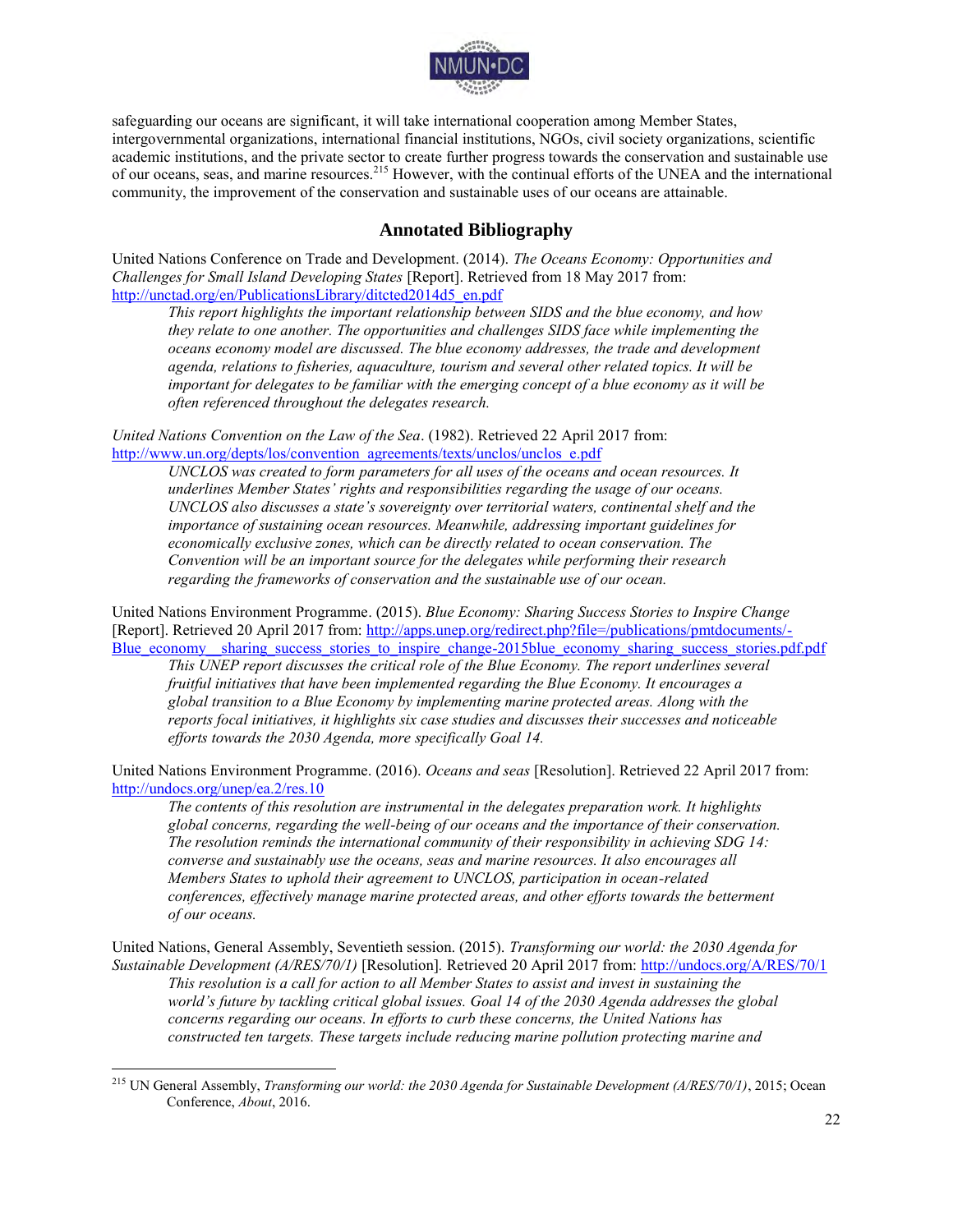

*coastal ecosystems, minimizing ocean acidification, eliminating overfishing, conservation of coastal and marine areas, increasing the benefits of SIDS and LDCs, and several other prevalent objectives. Becoming familiar with goal 14 of the SDGs will assist delegates in their continued research on the topic of safeguarding our oceans.* 

# **Bibliography**

Abu Dhabi Sustainability Week. (2016). *Abu Dhabi 2016 Blue Economy Declaration* [Website]. Retrieved 18 May 2017 from: [http://abudhabisustainabilityweek.com/wp-content/uploads/2016/02/Abu-Dhabi-2016-Blue-Economy-](http://abudhabisustainabilityweek.com/wp-content/uploads/2016/02/Abu-Dhabi-2016-Blue-Economy-Declaration-FINAL.pdf)[Declaration-FINAL.pdf](http://abudhabisustainabilityweek.com/wp-content/uploads/2016/02/Abu-Dhabi-2016-Blue-Economy-Declaration-FINAL.pdf)

Conference of the Parties to the United Nations Framework Convention on Climate Change, Twenty-first session. (2015). *Paris Agreement*. Retrieved 17 June 2016 from: [http://unfccc.int/files/essential\\_background/convention/application/pdf/english\\_paris\\_agreement.pdf](http://unfccc.int/files/essential_background/convention/application/pdf/english_paris_agreement.pdf)

Convention on Biological Diversity. (1992). Retrieved 14 June 2017 from: <https://www.cbd.int/doc/legal/cbd-en.pdf>

Convention on Biological Diversity. (n.d.). *Strategic Plan for Biodiversity 2011-2020, including Aichi Biodiversity Targets* [Website]. Retrieved 3 July 2017 from[: https://www.cbd.int/sp](https://www.cbd.int/sp)

Food and Agriculture Organization of the United Nations. (2016). *The State of the Worlds Fisheries and Aquaculture* [Report]. Retrieved 16 June 2017 from[: http://www.fao.org/3/a-i5798e.pdf](http://www.fao.org/3/a-i5798e.pdf) 

Food and Agriculture Organization of the United Nations. (2017). *About FAO* [Website]. Retrieved 12 May 2019 from[: https://www.fao.org](https://www.fao.org/) 

Food and Agriculture Organization of the United Nations. (2017). *Sustainable Development Goals* [Website]. Retrieved 12 May 2017 from:<http://www.fao.org/sustainable-development-goals/goals/goal-14/en/>

International Atomic Energy Agency & Ocean Acidification International Coordination Centre. (2010). *What is ocean acidification?* [Website]. Retrieved 18 May 2017 from: [https://www.iaea.org/ocean](https://www.iaea.org/ocean-acidification/page.php?page=2181)[acidification/page.php?page=2181](https://www.iaea.org/ocean-acidification/page.php?page=2181) 

International Maritime Organization. (2017). *International Convention on Civil Liability for Oil Pollution Damage* [Website]. Retrieved 16 May 2017 from: [http://www.imo.org/en/About/conventions/listofconventions/pages/international-convention-on-civil-liability-for](http://www.imo.org/en/About/conventions/listofconventions/pages/international-convention-on-civil-liability-for-oil-pollution-damage-%28clc%29.aspx)[oil-pollution-damage-%28clc%29.aspx](http://www.imo.org/en/About/conventions/listofconventions/pages/international-convention-on-civil-liability-for-oil-pollution-damage-%28clc%29.aspx)

International Ocean Institute. (n.d.). *IOI Vision, Mission, and Goals* [Website]. Retrieved 15 June 2017 from: <https://www.ioinst.org/about-1/>

International Union for the Protection of Nature. (2017). *About* [Website]. Retrieved 15 June 2017 from: <https://www.iucn.org/about>

International Union for the Protection of Nature. (2017). *Explore our Work* [Website]. Retrieved 14 June 2017 from: <https://www.iucn.org/our-work>

LEAMONSEA. (n.d.). *Ocean Acidification* [Website]. Retrieved 18 May 2017 from: [http://lemonsea.org/ocean](http://lemonsea.org/ocean-acidification-in-a-nutshell/)[acidification-in-a-nutshell/](http://lemonsea.org/ocean-acidification-in-a-nutshell/) 

Mission Blue: Sylvia Earle Alliance. (2016). *Hope Spot Case Studies*. Retrieved 17 May 2017 from: https://www.dropbox.com/sh/66fld068qveug6w/AABfv9CnJ\_O8EYCr4rnSXn83a?dl=0

Mission Blue: Sylvia Earle Alliance. (2017). *About us* [Website]. Retrieved 18 May 2017 from: [https://www.mission-blue.org/about/](http://www.mission-blue.org/about/)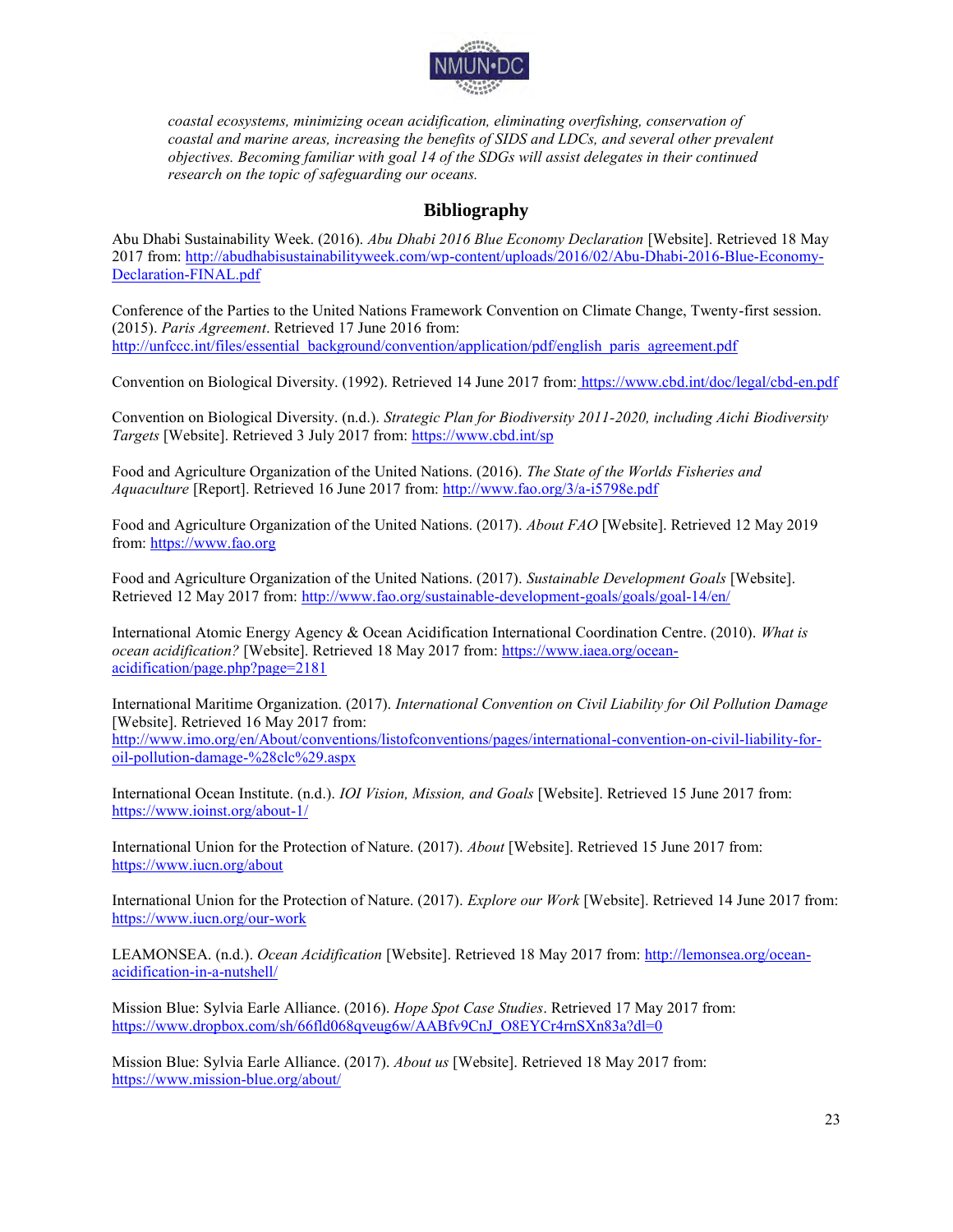

Ocean & Climate Platform. (2017). *About us* [Website]. Retrieved 18 May 2017 from: [https://www.ocean](https://www.ocean-climate.org/?page_id=80)[climate.org/?page\\_id=80](https://www.ocean-climate.org/?page_id=80)

The Ocean Foundation. (n.d.). *World Ocean* [Website]. Retrieved 18 May 2017 from: <https://www.oceanfdn.org/our-work/ocean-initiative/world-ocean>

OSPAR Commission. (2017). *Convention for the Protection of the Marine Environment of the North-East Atlantic*  [Website]. Retrieved 10 May 2017 from:<https://www.ospar.org/convention>

Our Ocean. (2017). *Marine Protected Areas* [Website]. Retrieved 18 May 2017 from: [https://www.ourocean2016.org/marine-protected-areas/](http://ourocean2016.org/marine-protected-areas/) 

*United Nations Convention on the Law of the Sea*. (1982). Retrieved 22 April 2017 from: [http://www.un.org/depts/los/convention\\_agreements/texts/unclos/unclos\\_e.pdf](http://www.un.org/depts/los/convention_agreements/texts/unclos/unclos_e.pdf)

United Nations, Department of Economic and Social Affairs. (2016). *World Economic and Social Survey*  2014/2015: Learning from national policies supporting MDG implementation (E/2015/50) [Report]. Retrieved 15 June 2017 from:<http://undocs.org/E/2015/50>

United Nations, Department of Economic and Social Affairs. (2017). *United Nations Environment Assembly of UNEP* [Website]. Retrieved 18 July 2017 from: <https://sustainabledevelopment.un.org/index.php?page=view&type=30022&nr=243&men>

United Nations, Economic and Social Council. (2015). *Thematic evaluation of monitoring and evaluation of the Millennium Development Goals: lessons learned for the post-2015 era (E/AC.51/2015/3)* [Resolution]. Retrieved 15 June 2017 from [https:undocs.org/](https://undocs.org/E/AC.51/2015/3)*E/AC.51/2015/3*

United Nations, Economic and Social Council. (2016). *Progress towards the Sustainable Development Goals* (*E/2016/75)* [Resolution]. Retrieved 18 May 2017 from[: http://undocs.org/E/2016/75](http://undocs.org/E/2016/75)

United Nations, General Assembly, Fifty-fifth session. (2000). *United Nations Millennium Declaration (A/RES/55/2)* [Resolution]. Retrieved 12 June 2017 from[: http://www.un.org/millennium/declaration/ares552e.htm](http://www.un.org/millennium/declaration/ares552e.htm)

United Nations, General Assembly, Seventieth session. (2015). *Transforming our world: the 2030 Agenda for Sustainable Development (A/RES/70/1)* [Resolution]. Retrieved 11 June 2017 from:<http://undocs.org/A/RES/70/1>

United Nations, General Assembly, Seventieth session. (2015). *United Nations Conference to Support the Implementation of Sustainable Development Goal:14 Conserve and sustainably use the oceans, seas, and marine resources for sustainable development (A/RES/70/226)* [Resolution]. Retrieved 12 June 2017 from: <http://undocs.org/A/RES/70/226>

United Nations, General Assembly. (2016). *World Ocean Assessment I* [Report]. Retrieved 23 April 2017 from: [http://www.un.org/Depts/los/global\\_reporting/WOA\\_RPROC/WOACompilation.pdf](http://www.un.org/Depts/los/global_reporting/WOA_RPROC/WOACompilation.pdf) 

United Nations, General Assembly. (2017). *Draft call for action* [Draft Resolution]. Retrieved 4 July 2017 from: [http://www.un.org/ga/search/view\\_doc.asp?symbol=A/CONF.230/11&Lang=E](http://www.un.org/ga/search/view_doc.asp?symbol=A/CONF.230/11&Lang=E)

United Nations, General Assembly. (2017). *Our ocean, our future: call for action* [Draft Resolution]. Retrieved 4 July 2017 from:<http://undocs.org/A/CONF.230/L.1>

United Nations Conference on Trade and Development. (2014). *The Oceans Economy: Opportunities and Challenges for Small Island Developing States* [Report]. Retrieved from 18 May 2017 from: [http://unctad.org/en/PublicationsLibrary/ditcted2014d5\\_en.pdf](http://unctad.org/en/PublicationsLibrary/ditcted2014d5_en.pdf)